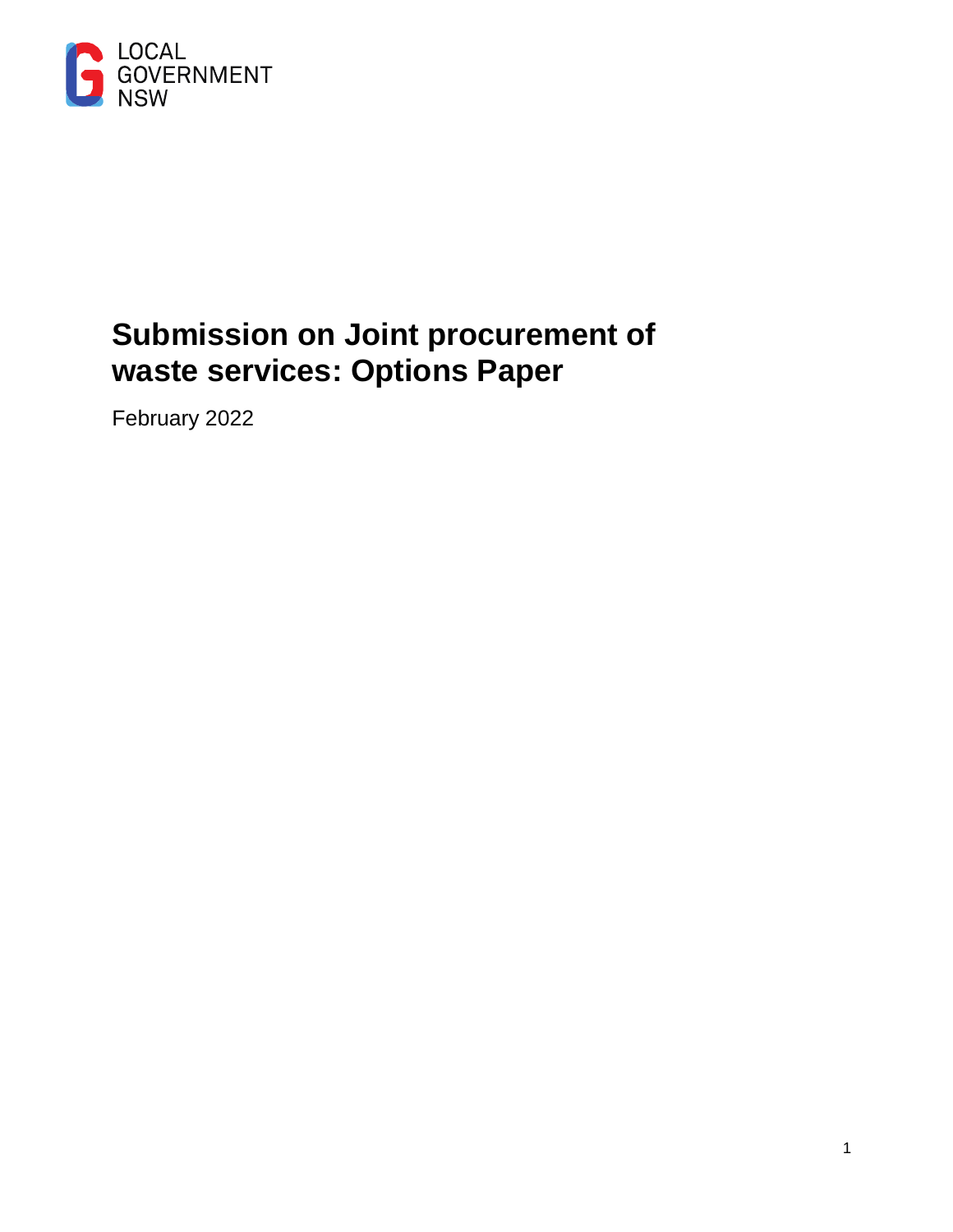# **Table of contents**

| <b>LGNSW Opening Comments</b>     | 3  |
|-----------------------------------|----|
| <b>Background</b>                 | 4  |
| <b>Summary of Recommendations</b> | 4  |
| <b>Response</b>                   | 6  |
|                                   |    |
|                                   |    |
|                                   |    |
|                                   |    |
|                                   |    |
| <b>Conclusion</b>                 | 21 |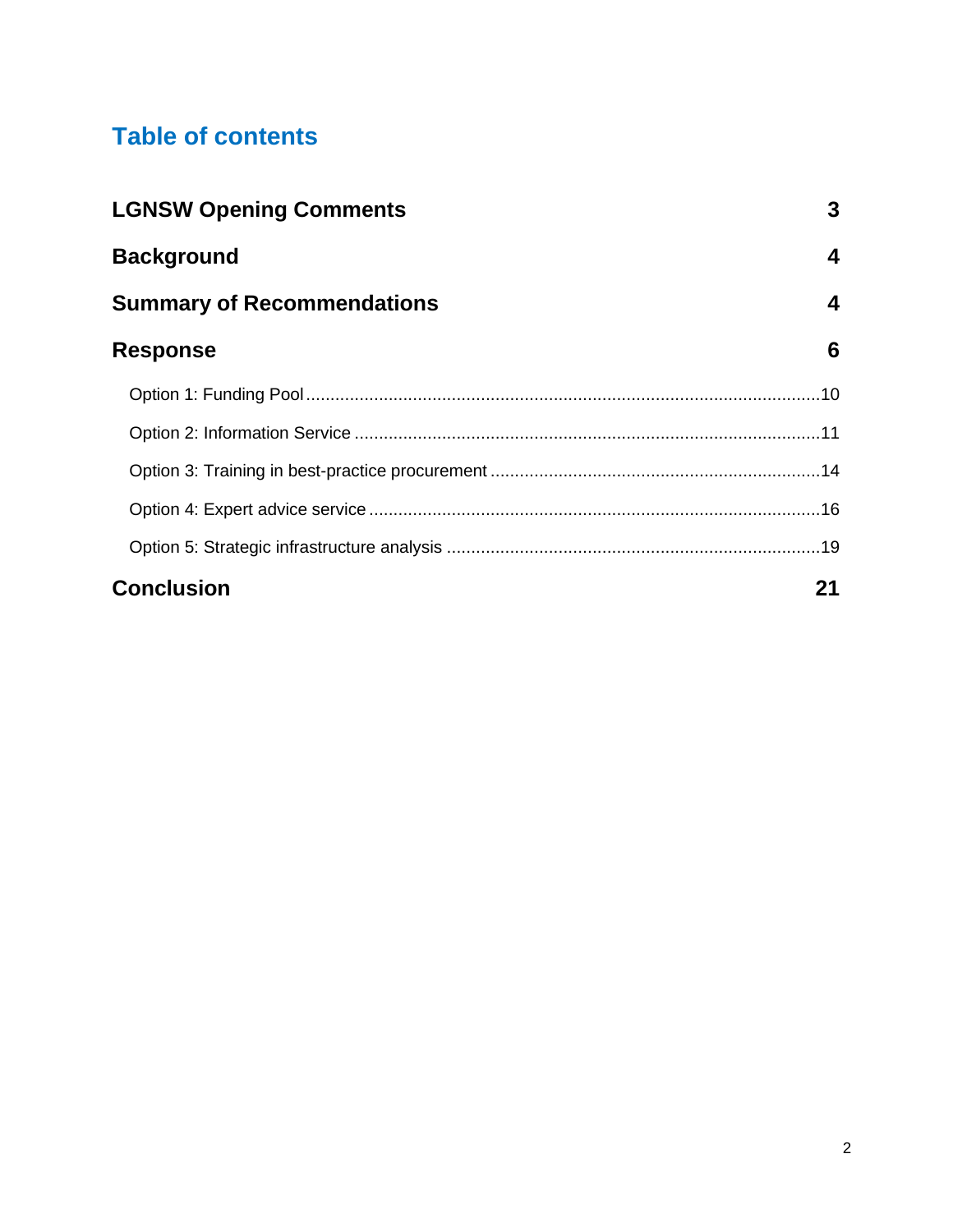## <span id="page-2-0"></span>**LGNSW Opening Comments**

LGNSW is the peak body for local government in NSW, representing NSW general purpose councils and related entities. LGNSW represents the views of councils to NSW and Australian Governments; provides industrial relations and specialist services to councils; and promotes NSW councils to the community. Local Government NSW (LGNSW) welcomes the opportunity to provide feedback to the NSW Environment Protection Authority (EPA) on the *Joint procurement of waste services: Options paper*.

LGNSW notes the significant role that a joint procurement facilitation service could have in supporting councils, regional waste groups and waste service providers to deliver the multiple objectives within the Waste and Sustainable Materials Strategy 2041 (WaSM) alongside emerging waste priorities. LGNSW has consulted widely with councils, regional waste groups and other key stakeholders including Local Government Procurement (LGP) through the preparation of this submission, so comments reflect the broad position of the Local Government sector. Councils play a critical role in delivering waste management services and their experience and expertise should be acknowledged and utilised to inform the development of the proposed joint facilitation service.

This submission incorporates feedback from LGP, a wholly owned subsidiary of LGNSW. LGP is a not-for-profit organisation and a 'prescribed entity' by legislation. The goal of LGP is to share procurement expertise and ensure that a range of practical knowledge is available to NSW councils, regional organisation of councils (ROCs), joint organisations (JOs), non-NSW councils, not-forprofit organisations, universities, state government agencies and departments.

During the 2020/21 financial year, council spend through LGP contracts was \$709 million. Overall, 2,401 online requests for information, quotations and proposals were submitted through LGP panel contracts with an estimated value of \$513 million. LGP's efficiency and expertise saved the NSW Local Government sector an estimated \$69 million or equivalent of 324,750 resource hours overall for the financial year.

LGNSW recognises that there are a range of specialised procurement services available to councils that have expertise in procurement and routinely support NSW councils in undertaking procurement of waste services. It is anticipated that expert procurement services, in addition to LGP, will have aided councils in securing similar positive outcomes to LGP's.

LGNSW is supportive of a joint procurement service which will encourage and support local government in joint procurement If the service can overcome the challenges identified in the options paper it has the potential to further develop circular economy outcomes across NSW as well provide financial and environmental benefits across communities.

The pool of \$16 million in funding would best service NSW councils if it were applied to the development of a holistic service model as opposed to a series of distinct but linked services. As such perhaps there is no need to "reinvent the wheel" and that a centralised service, which builds upon the foundations of successful joint procurement could form the basis for a highly effective joint procurement service. One which incorporates not only State Government oversight but valuable input at the regional level, ensuring the service is best suited for local government.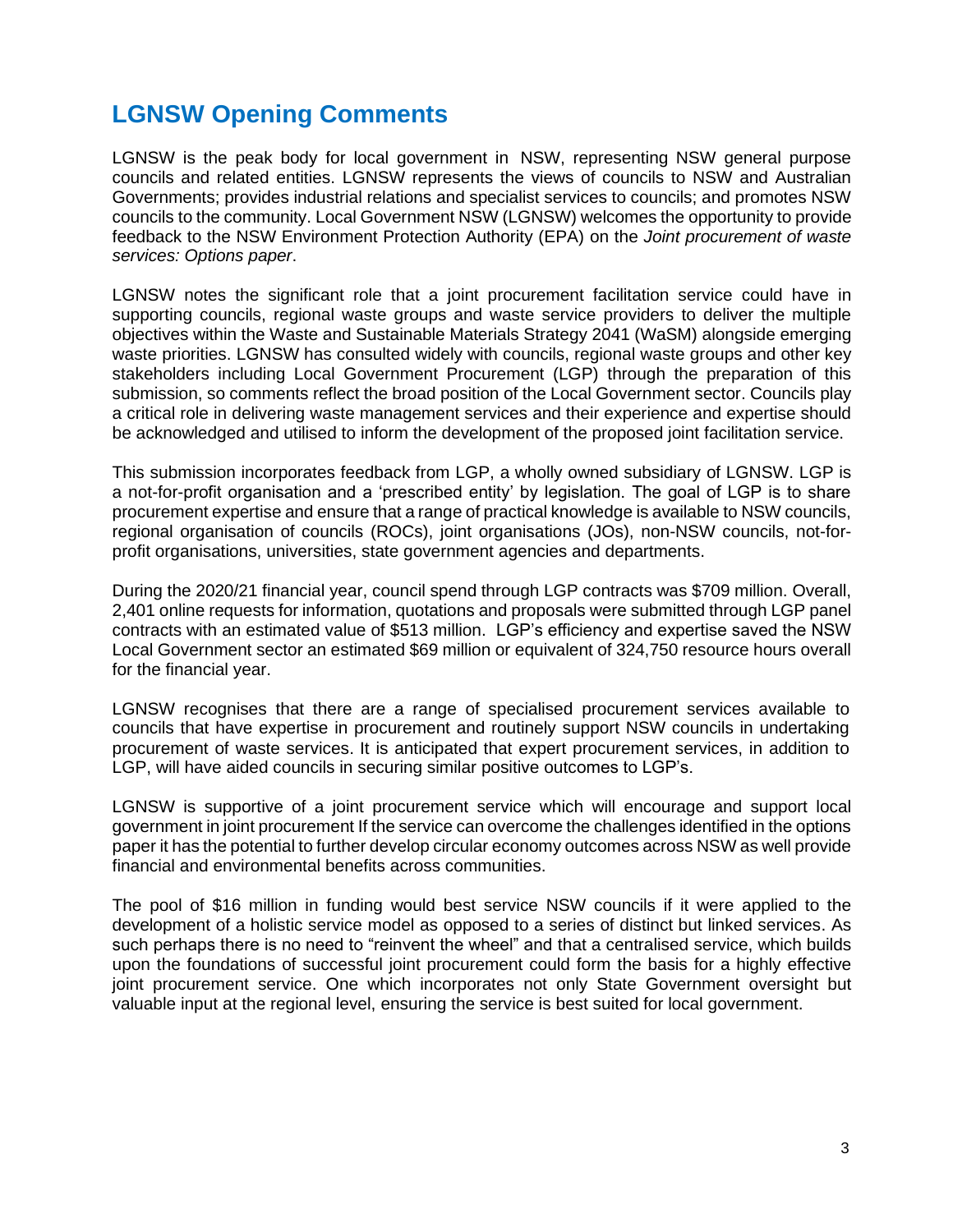### **Background**

It is estimated that the value of council waste contracts currently exceeds \$1.7B annually and that councils may not be able to harness this collective bargaining power due to a range of difficulties. These include, the current regulatory context, existing market forces and infrastructure shortfalls in addition to the challenges identified within Section 3 of the options paper.

The expectation is that up to 5-10% of waste spend across councils could be saved through effective joint procurement. Over a \$1.7B spend, this represents a significant percentage of existing waste budgets that councils could effectively redirect to further meet projected waste targets, deliver on WaSM program priorities, and contribute to agreed net zero targets.

### **Summary of Recommendations**

Please see below for a summary of LGNSW's key recommendations across key issues as well as all five options as presented in the *Joint procurement of waste services: options paper*.

The position of LGNSW and the local government sector is that the service should include a combination of the option. There is no one option that should not be included.

**Recommendation 1:** LGNSW recommends that the NSW EPA remain conscious of the requirements of the *Local Government Act 1993* when it comes to Councils engaging service providers.

**Recommendation 2:** LGNSW recommends the NSW Government partner with suitably qualified procurement agencies as well as existing regional waste organisations and others to identify the ongoing, emerging and priority opportunities and challenges, and breakdown barriers to joint local government procurement, building on the work already underway.

**Recommendation 3:** LGNSW recommends that the NSW EPA should explore with the ACCC a blanket authorisation for all NSW councils to jointly procure waste services subject to the necessary probity and scrutiny measures.

**Recommendation 4:** LGNSW recommends that other contextual challenges such as risk, the current regulatory framework, and the outcomes from the IPART review of Domestic Waste Management charges be considered when determining the service model for a joint facilitation service.

**Option 1 - Funding pool to provide financial support to seek out approaches, options, and expertise.** This option is ranked as a **high priority.**

**Recommendation 5:** LGNSW recommends the pool of \$16 million be used as an opportunity to create an integrated service as opposed to a series of distinct or standalone resources.

**Recommendation 6:** LGNSW recommends the model for a joint procurement service should be based upon successful existing structures including Local Government Procurement and others and utilise resources and experience from councils who have undertaken joint procurement successfully.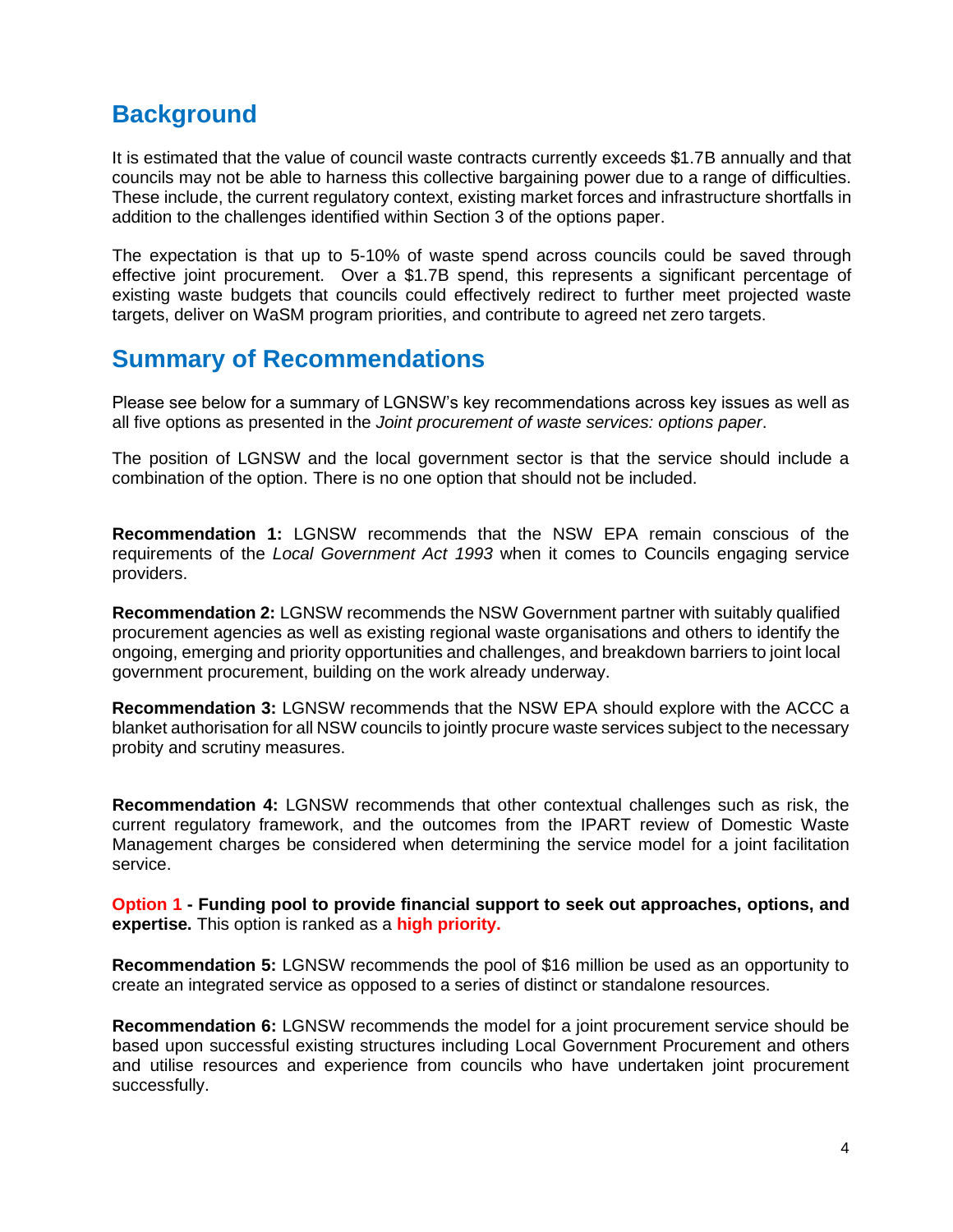**Recommendation 7:** LGNSW recommends joint contracts should be supported as well as joint procurement or alternative support made available for joint contracts.

**Option 2 - Information service to allow better access to information to inform decisionmaking.** This option is ranked as a **high priority.**

**Recommendation 8:** LGNSW recommends the resources developed through an information service should build upon existing resources and take into consideration the successes and challenges of joint procurement which may have already been undertaken.

**Recommendation 9:** That the NSW EPA undertake further investigations to determine how the development of an information service could overcome information asymmetries noting that market concentration and lack of contestability represent some of the most significant challenges to joint procurement.

**Option 3 - Training in best-practice procurement to support upskilling of councils in joint procurement.** This option is ranked as a **high priority.**

**Recommendation 10:** LGNSW recommends that a training package should include general procurement as well as detailed modules for joint procurement, allowing it to be tailored to specific council needs. Key modules would include:

- introductory training / general procurement,
- waste contracts and tendering,
- contract negotiations, including managing mediation between parties,
- understanding current and emerging technologies,
- market structures to leverage opportunity,
- guiding principles for short- and long-term contracts,
- risk management, and
- examples of joint procurement (waste or non-waste).

**Recommendation 11:** LGNSW recommends training be delivered at a centralised level to maximise efficiency and ensure that training is accessible and appropriate.

**Recommendation 12:** LGNSW recommends that training be delivered through existing RTOs in order to ensure the suitability and frequency of training.

**Recommendation 13:** LGNSW recommends that training be made available as either face to face or online (hybrid option).

**Option 4 - Expert advice service to help address complex and/or specific issues that may arise.** This is ranked as a **moderate priority.**

**Recommendation 14:** LGNSW recommends that the expert advice service be made up of experts drawn from across several sectors including local government to advise on a broad range of issues. Suggested issues / outputs could include: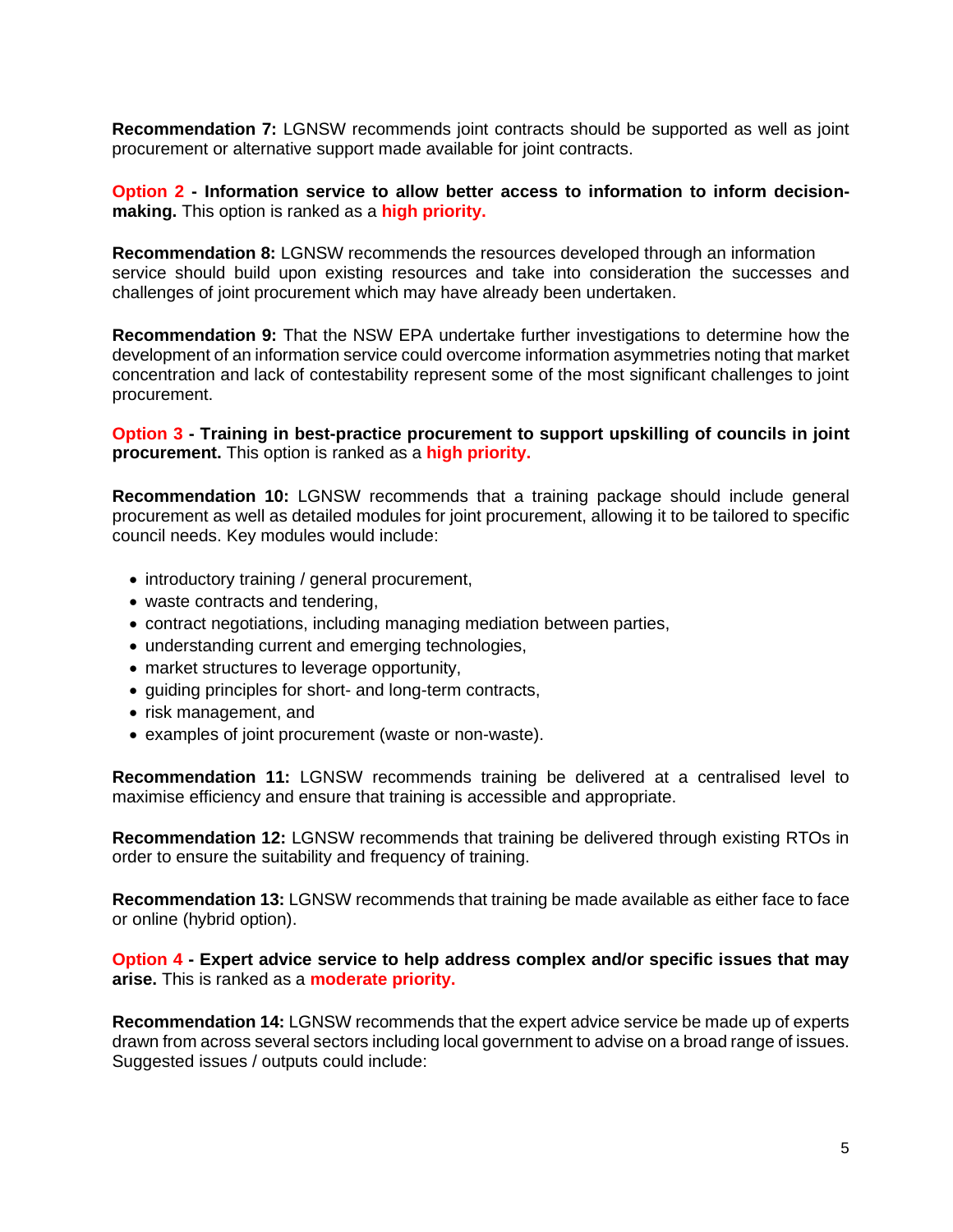- To develop base contract templates for councils covering collection contracts
- Operate a clearing house / brokering service to match materials with markets
- Research emerging waste issues
- Development of commercial terms for contracts
- Establishment and management of pricing benchmarks across various was

**Recommendation 15:** LGNSW recommends that access to the expert advice service be readily available for all councils and that advice is held through a centralised network for ongoing and equitable access.

**Option 5 - Strategic infrastructure analysis to help address gaps in the infrastructure base by identifying options to support increased diversion from landfill and address challenges such as distance and contestability.** This option is ranked as a **moderate priority.**

**Recommendation 16:** LGNSW recommends that any strategic infrastructure analysis should complement work already undertaken and needs to be regularly updated potentially annually to identify emerging opportunities.

**Recommendation 17:** LGNSW recommends that a strategic infrastructure analysis should consider the implications of other jurisdictions and be developed in consultation with other State governments.

**Recommendation 18:** LGNSW recommends that once the facilitation service is operational that grant funding continues to be made available, potentially from the NSW waste levy, to enable councils to drive infrastructure investment.

### **Response**

Detailed below are the overarching considerations that represent local government's feedback on a preferred model for facilitating joint procurement. The recommendations arising from this section mostly sit outside the content of the options paper but addressing these issues would assist the proposed facilitation service to work effectively by removing barriers and enhancing opportunities.

#### *Existing Regulatory Framework*

There is substantial regulation which guides NSW local government procurement including;

- The *Local Government Act 1993*, Local Government (General) Regulation 2021
- *Competition and Consumer Act 2010*
- Tendering Guidelines for NSW Local Government 2009
- Model Code of Conduct for Local Councils in NSW 2020
- *Government Information (Public Access) Act 2009* (GIPA Act), *State Records Act 1998* and
- Councils own purchasing policies.

Whilst robust regulation is critical for the purpose of probity and transparency, it does create multiple levels of "red-tape" which can create additional challenges and complexities for council staff. This highlights the need for staff to have a detailed understanding of the regulatory framework before undertaking any form of procurement. Few councils would have highly qualified staff who have detailed knowledge of the regulatory framework and procurement experience, therefore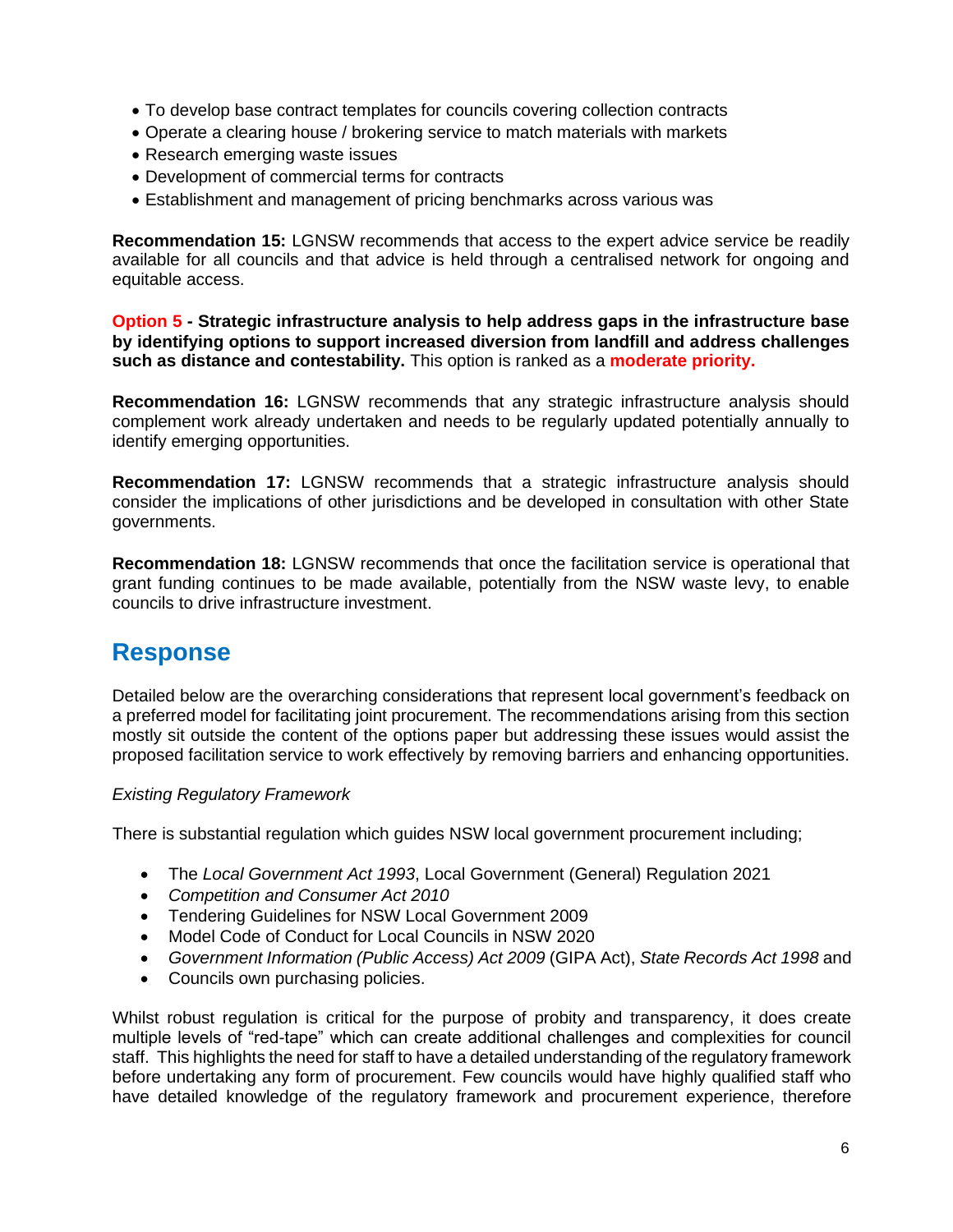training combined with additional resources residing in a centralised location would be beneficial

LGNSW notes that the Office of Local Government (OLG) is currently reviewing the Local Government Tendering Regulation 2021 and consultation closed in October 2021. The local government sector anticipates that the regulation will be updated to reflect the increasing use of technology in tendering and that this alone will serve to improve council procurement processes. It is noted that the EPA will liaise with OLG regarding any implications of the review on the development of a joint procurement facilitation service. LGNSW also understands that following the regulation review the OLG will undertake a comprehensive review of the existing guidelines for local government procurement in response to a recommendation from the Auditor-General. It is anticipated that the EPA and OLG will liaise throughout that review process to ensure that no recommended changes would impede the success of a joint procurement facilitation service.

Recent reforms, including the establishment of joint organisations, have also enhanced efficiencies in local government procurement through increased opportunities to collaborate.

It is recommended that the NSW EPA remain conscious of the requirements of the Local Government Act when it comes to Councils engaging service providers. The requirements of the Act are different to those of State Government entities, and the EPA may find the councils are precluded from using a new resourcing arrangement due to regulatory restraints. LGP could potentially provide independent advice on this matter.

**Recommendation 1:** LGNSW recommends that the NSW EPA remain conscious of the requirements of the *Local Government Act 1993* when it comes to Councils engaging service providers.

#### *IPART Domestic Waste Management Charges Review*

Local Government funds domestic waste management services by levying separate domestic waste management charges through Section 504 of the *Local Government Act 1993*. IPART through its Local Government Cost Index Survey found that on average, contractor and consultancy costs accounted for 46% of domestic waste management costs. This represents one of the largest cost categories from 2017 - 2019. The IPART findings from the recent review of Domestic Waste Management Charges reiterate that a lack of effective competition in the waste market, coupled with previously identified barriers to effective procurement are all likely to influence procurement outcomes.

The IPART review also found that major contributors to increases in DWM charges were because of external cost drivers, outside their control. IPART's Draft Report released in mid-December 2021 recommends adoption of pricing principles and an annual 'benchmark' peg on domestic waste management charges (DWMC), starting at 1.1% in 2022/23. IPART would then publish annually a report on the extent to which councils' annual DWMC increased more than the peg each year.

The recommendations from the IPART review, if adopted, would have significant impacts on council ability to deliver waste services, this is especially so for councils that are yet to commence a food organics or food and garden organics service by 2030 as per the mandate from the NSW EPA. The IPART review is contributing to a level of unease from councils around how they will continue to fund the mix of waste services required to meet current waste targets. Whilst joint procurement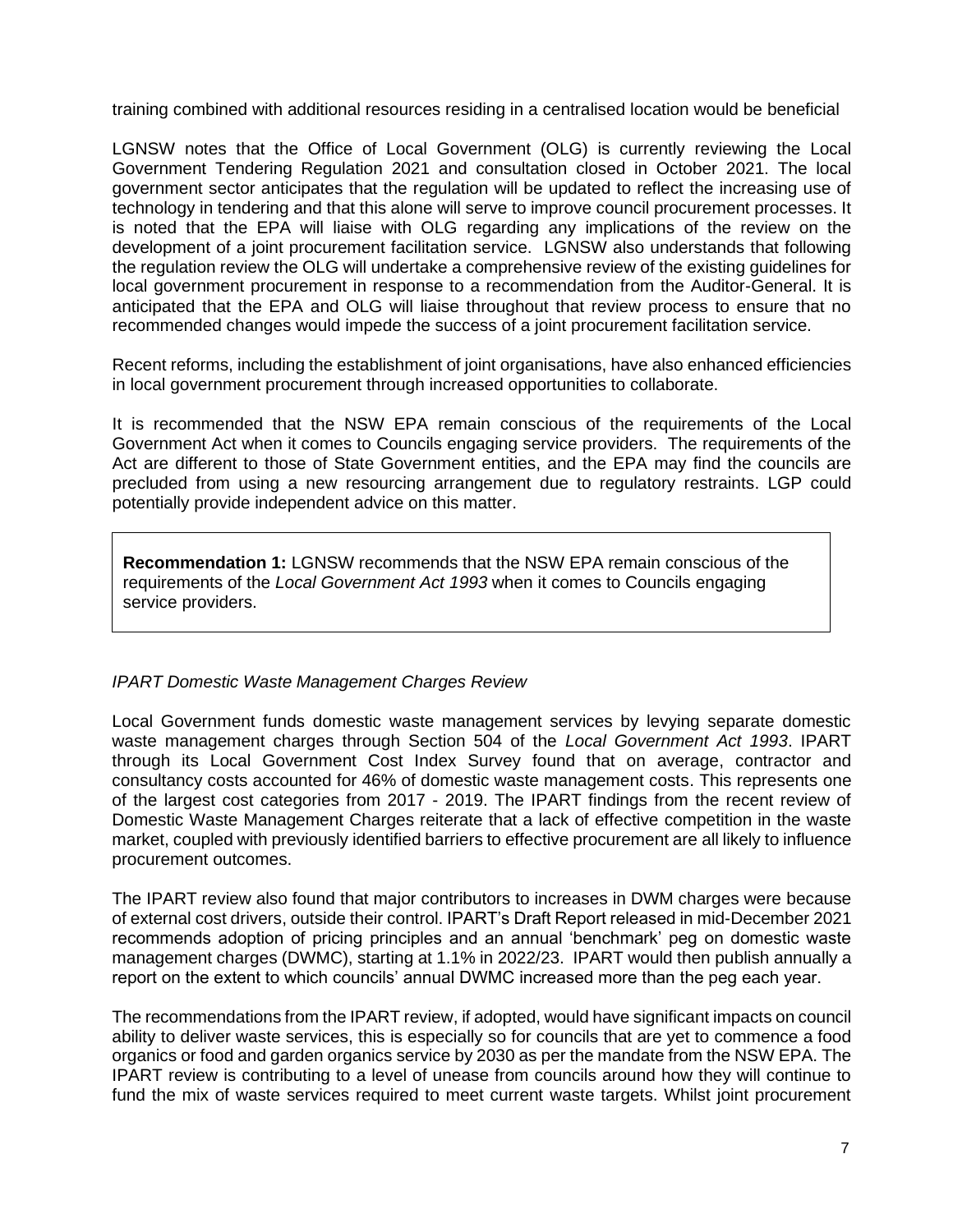could play a role in making financial gains through competitive tendering, there are other risks which may influence the decision of councils to undertake joint procurement.

#### *Voluntary Participation*

LGNSW notes that participation in any joint facilitation procurement service would be voluntary and LGNSW advocates for the autonomy of councils to undertake procurement in a way that best benefits their own community.

Joint procurement may not be appropriate in certain circumstances and may not always provide the best solution for all councils. It can be both time consuming and costly and can sometimes result in a suboptimum solution for councils that decide to discontinue the process. To increase joint procurement, LGNSW recommends the NSW Government partner with suitably qualified procurement agencies as well as other stakeholders to identify the ongoing, emerging and priority opportunities and challenges. This will help break down barriers to joint local government procurement, building on the work already underway.

**Recommendation 2:** LGNSW recommends the NSW Government partner with suitably qualified procurement agencies as well as existing regional waste organisations and others to identify the ongoing, emerging and priority opportunities and challenges and breakdown barriers to joint local government procurement, building on the work already underway.

#### *Defining Best Value*

Under the *Local Government Act 1993* councils must review tenders based upon the best financial value but it is evident that in some circumstances other sustainability criteria should rank higher. There is an opportunity here to broaden the definition of best value to enable public good outcomes. Whilst changes can come with the difficulty of councils reaching consensus potentially this is an area where a review could be undertaken to benefit the sector at large.

#### *Australian Competition and Consumer Commission (ACCC)*

To better facilitate joint procurement, the NSW EPA could explore with the ACCC a blanket authorisation for all NSW councils to jointly procure waste services subject to the necessary probity and scrutiny measures. Such an authorisation could demonstrate the advantages that all councils and their communities can benefit from in joint arrangements. These benefits include cost savings, environmental and social benefits. There are numerous precedents of local government joint procurement for the ACCC to draw upon. The competition impacts would of course still need to be assessed by the ACCC to ensure compliance with the relevant legislation however the feedback from councils is that seeking ACCC approval is costly, time consuming and often difficult. It is evident that reform in this area would benefit future joint procurement opportunities.

**Recommendation 3:** LGNSW recommends that the NSW EPA should explore with the ACCC a blanket authorisation for all NSW councils to jointly procure waste services subject to the necessary probity and scrutiny measures.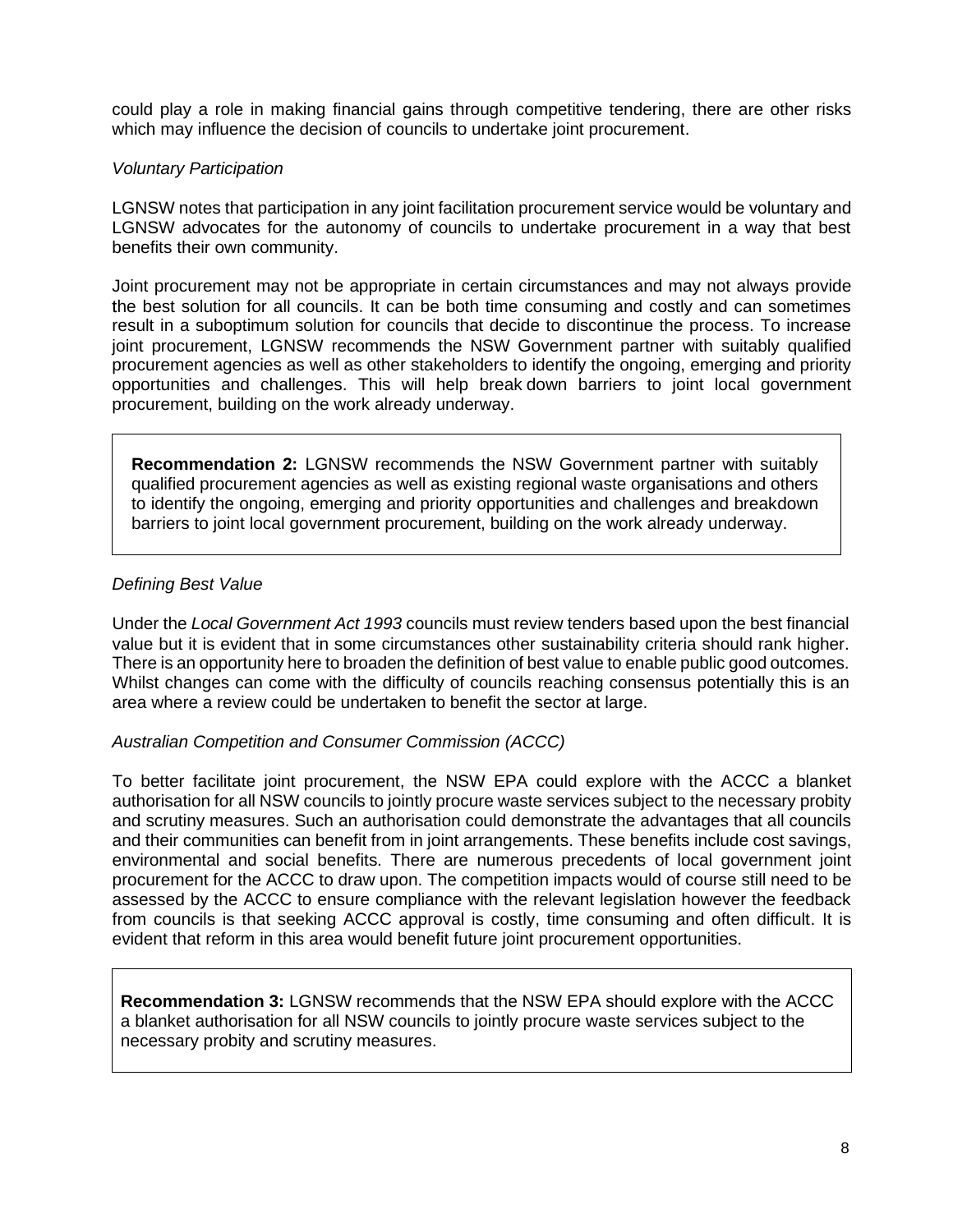#### *Innovation*

There is a nexus between innovation and procurement and the need to drive innovation has been highlighted as a priority through recent consultation. Waste collection contracts are some of the longest council contracts, they can range from  $10 - 20$  years in order to limit costs. These contracts rely on a high degree of confidence in waste volumes which (if not substantial) can impact on the likelihood of infrastructure investment. Smaller councils are at a distinct disadvantage in this regard, lower volumes of waste can result in less opportunity for infrastructure and investment and can encourage councils towards a business as usual (BAU) model.

There is evidence that the length of waste contracts may limit the desire to drive circular economy innovation. However, innovation could be achieved during the lifespan of contracts by allowing for side agreements. It can be difficult to even modernise services during long contracts which illustrates the need to consider what role the facilitation service could have in terms of building capacity for innovation.

#### *Risk Appetite*

Councils are independent, locally elected corporate bodies. Political influences as well as the four-year electoral cycle can influence the way that councils approach collaboration including joint procurement and contract management. Staff turnover can be high in the local government sector and as result, there may be less continuity of relationships which can negatively impact councils' capacity to negotiate a joint arrangement. There have been instances where the relationship between councils has broken down during the contract period due to imbalances in the relationship around risk, decision making, outcomes and communication. This can lead to a reluctance to enter future collaborations. If these risks are addressed, the financial and environmental benefits would be substantial.

#### *External Cost Drivers*

There are significant external cost drivers which continue to impact councils' financial capacity to deliver waste services. To suggest that joint procurement as a way of overcoming these pressures without exploring the nexus between individual cost drivers and the resulting pressure on councils may be an over-simplification. Recent cost drivers include the implementation of the China Sword policy, a perceived lack of investment in waste infrastructure, the implementation of the NSW CDS scheme (and its impacts on the value of kerbside co-mingled recycling) along with ongoing market fluctuations and increasing service costs.

Seeking solutions to market concentration is a priority, and support for councils to leverage their collective bargaining power would lead to improved procurement for councils as well as improved contestability and drive circular economy. Collectively fostering greater investment in infrastructure whilst shifting the larger portion of risk to the market rather than as the responsibility of councils.

<span id="page-8-0"></span>LGNSW recommends that these contextual challenges be considered when determining the service model for a joint facilitation service.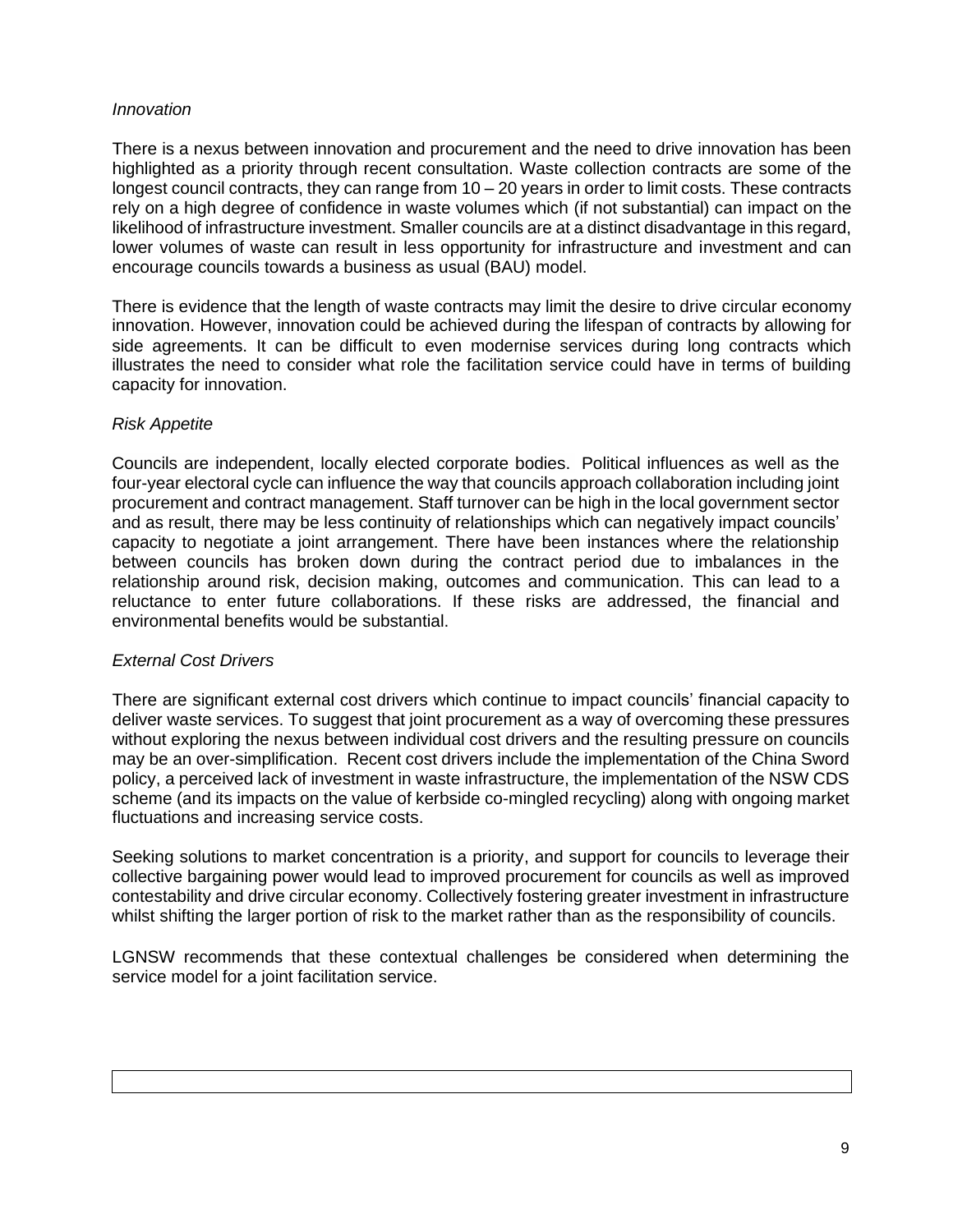**Recommendation 4:** LGNSW recommends that other contextual challenges such as risk, the current regulatory framework, and the outcomes from the IPART review of Domestic Waste Management charges be considered when determining the service model for a joint facilitation service.

### **Option 1**

#### **Funding pool to provide financial support to seek out approaches, options, and expertise**

Financial assistance through a funding pool is a high priority option for councils and should be considered an investment in joint procurement. The pool of \$16 million available to implement the joint facilitation service is a welcome investment, however, it will be imperative to maximise the use of funds for all NSW councils to benefit over the long term. It is anticipated that the \$16 million will deliver on all the proposed options and this being the case, LGNSW would recommend consideration of the challenges present within the current operating context, as noted above, when finalising the framework.

Investing in joint procurement will likely result in cost savings for councils and these savings could enable councils to redirect funds towards other waste priorities, ensuring that any savings are directly reinvested in additional waste projects and programs.

LGNSW notes that there are procurement agencies already in place which operate on a cost recovery basis and this model is self-sustaining. Given the \$16 million pool is finite, it will be essential to deliver a facilitation service that is sustainable over the period of the WaSM strategy.

LGNSW concurs that a pool of funds designed to assist councils with seeking out approaches, options, and expertise with relation to joint procurement is an important option. Councils have indicated a strong preference for this not to become a "slush fund", where funds can easily be dissipated, without achieving strong outcomes. In addition there is little support from within the sector for funds to be distributed on a per council basis - this is not considered to be an efficient use of funds and councils don't see that this will result in sector wide gains.

Rather, the funding pool is an opportunity to potentially fund a centralised service model building upon the success and expertise of existing procurement agencies such as Local Government Procurement. There is also some support from across the sector for a two-tier joint procurement service where services are offered through a centralised agency with substantial support from regional organisations. There would be a role in such a model for the State Government to manage the financial stewardship and provide oversight to the agency's undertakings.

Councils have noted that joint contract management is separate to joint procurement. Further clarification around what the available pool of funds will cover is requested to ensure that there is a clear definition of what the facilitation service will support. Further to this, if joint contract management is not to be covered by the service, then alternative support mechanisms to promote joint contract management should be made available. Joint contracting of waste collection services is a costly and time-consuming process for councils and represents an excellent opportunity to gain financial savings through joint contracts.

LGNSW concurs with the options paper that building ongoing collaboration and relationships are essential to successfully undertake joint procurement however there are several challenges which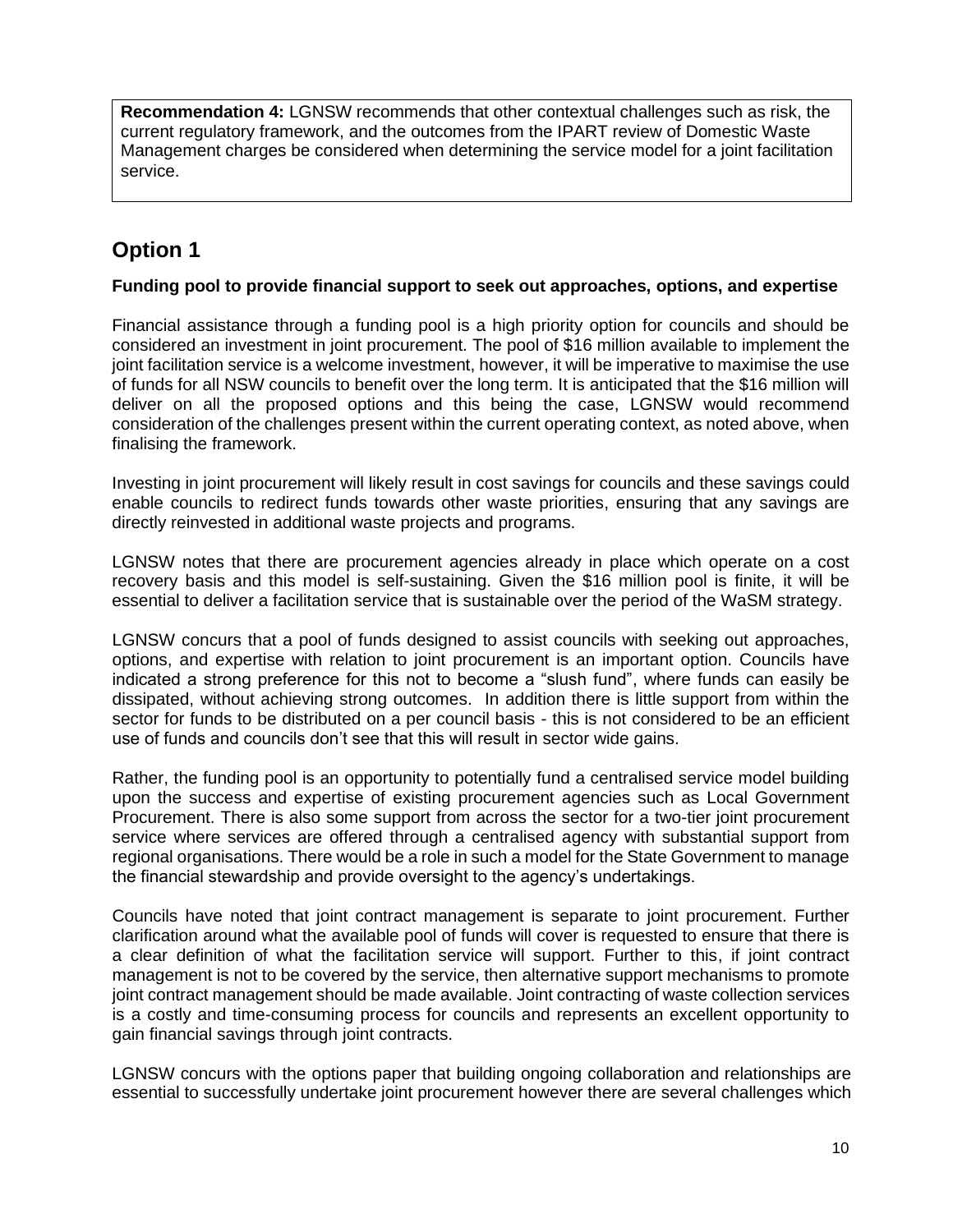are likely to impede successful collaboration. Councils are independent, locally elected corporate bodies. The political nature of councils can mean that priorities change with a new election cycle and that councils may move away from what had once been a common objective. It is not clear how any or all the five options can completely overcome this challenge and LGNSW would recommend that further consideration needs to be given to this as an opportunity.

Getting councils to align to a similar framework for procurement will be challenging. This will require regular engagement with councils and there may be opportunity to use existing engagement structures rather than setting up new structures to facilitate this. Building upon the strength of existing governance structures in ROC's and JO'S is strongly recommended and where forums for collaboration exist, LGNSW would support building on these existing mechanisms.

Market concentration in the provision of waste services is the biggest barrier facing councils and other stakeholders in undertaking joint procurement. LGNSW is wholly supportive of any investment in the local circular economy with a specific focus on; increasing manufacturing and processing capabilities and facilitating increases in end markets for recycled material. These opportunities represent an excellent opportunity for local and state government to partner together to deliver on multiple objectives.

In summary the funding pool is a welcome initiative and critical to the success of the facilitation service however LGNSW would call for greater clarity around the way that these funds will be expended. All opportunities to build upon existing services and relationships should be identified to ensure that the service does not replicate existing structures already in place.

**Recommendation 5:** LGNSW recommends the pool of \$16 million be used as an opportunity to create an integrated service as opposed to a series of distinct or standalone resources.

**Recommendation 6:** LGNSW recommends the model for a joint procurement service should be based upon successful existing structures including Local Government Procurement and others and utilise resources and experience from councils who have undertaken joint procurement successfully.

**Recommendation 7:** LGNSW recommends joint contracts should be supported as well as joint procurement or alternative support made available for joint contracts.

### **Option 2**

#### **Information service to allow better access to information to inform decision-making**

LGNSW supports an information service to improve access to information to inform decision making. Councils generally concur with the types of resources that the service might deliver but note that this material should not replicate what is already available, and that an information service should build upon the body of knowledge already available.

Information asymmetry is recognised as a challenge for many councils, especially regional and remote councils who may not tender for contracts regularly. This challenge is compounded where councils have a lack of qualified staff who have both the time and capacity to access information pertinent to procurement. It may not always be the case that information is not available; it may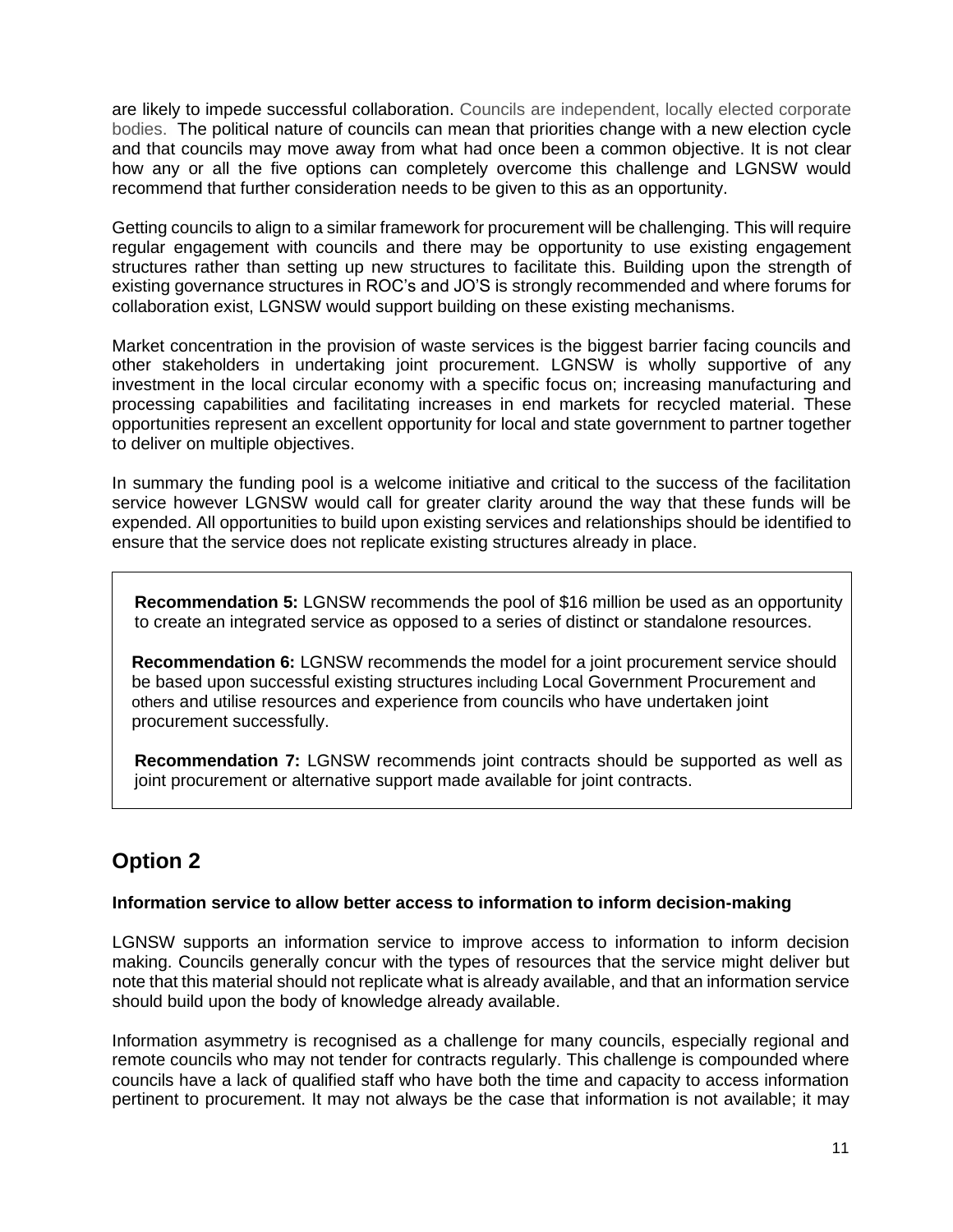simply not be accessible because of time and other constraints. Conversely it is important to acknowledge the significant work of ROC's and JO's in delivering procurement for councils and managing contracts on their behalf. Because of this work, there is likely a substantial body of information directly relevant to joint procurement already available within these organisations.

LGNSW concurs that the twin challenges of information asymmetries and a lack of access to resources can be addressed both through an information service as well as an expert advice service. There will need to be a strong intersection between these options to ensure relevant information and advice is readily available without replicating resources already available.

Information asymmetry is a complex issue and through consultation it is still unclear as to whether local government's preferred method for overcoming this challenge would be to;

- (a) Limit access to the resources created through the facilitation service to "members" or council subscribers in order to prevent market access to the content, or
- (b) Whether by making resources and advice available broadly to the local government sector and market at the same time would be more beneficial as it would close any loopholes ensuring that all parties have access to the same information.

This may require further consideration.

An information service would best serve councils if the resources developed met the critical information issues as identified by them. These could include cost, project timeframes, risk management, project governance and contract management. An information service should draw upon existing resources to inform its advice and at the same time acknowledge important work already undertaken in this area by councils, ROCs, and JOs as well as central bodies such as LGP and others.

Councils are keen to see case studies amongst the resources provided as these were raised repeatedly as a potentially useful mechanism for gaining direct insight into other councils' tendering success. Councils have also recommended further resources in addition to those included in the options paper, which could include:

- Information about emerging recycling markets.
- Research findings around emerging waste treatment options.
- Tendering and contracting models covering EOI, market sounding, industry consultation, open tender, head contractor model and,
- Technical forums and other options for peer discussion.

LGNSW concurs that councils and regional waste groups are well placed to provide feedback on this proposal due to their experience in tendering and joint procurement. There are many examples where councils have successfully undertaken joint procurement and these examples highlight councils' commitment to securing best value for money. LGNSW would also draw attention to the report "Regional Contracting Options" prepared for WSROC by Arcadis in July 2018 for western Sydney and Macarthur councils. This report provided an assessment of the various joint procurement tendering and contracting models by councils and would provide a useful reference for consideration in the options paper.

An information service should consider not only the barriers to undertaking joint procurement but also build the capacity of councils and regional waste groups to undertake improved procurement. One option is to develop a series of best practice polices and templates to facilitate the use of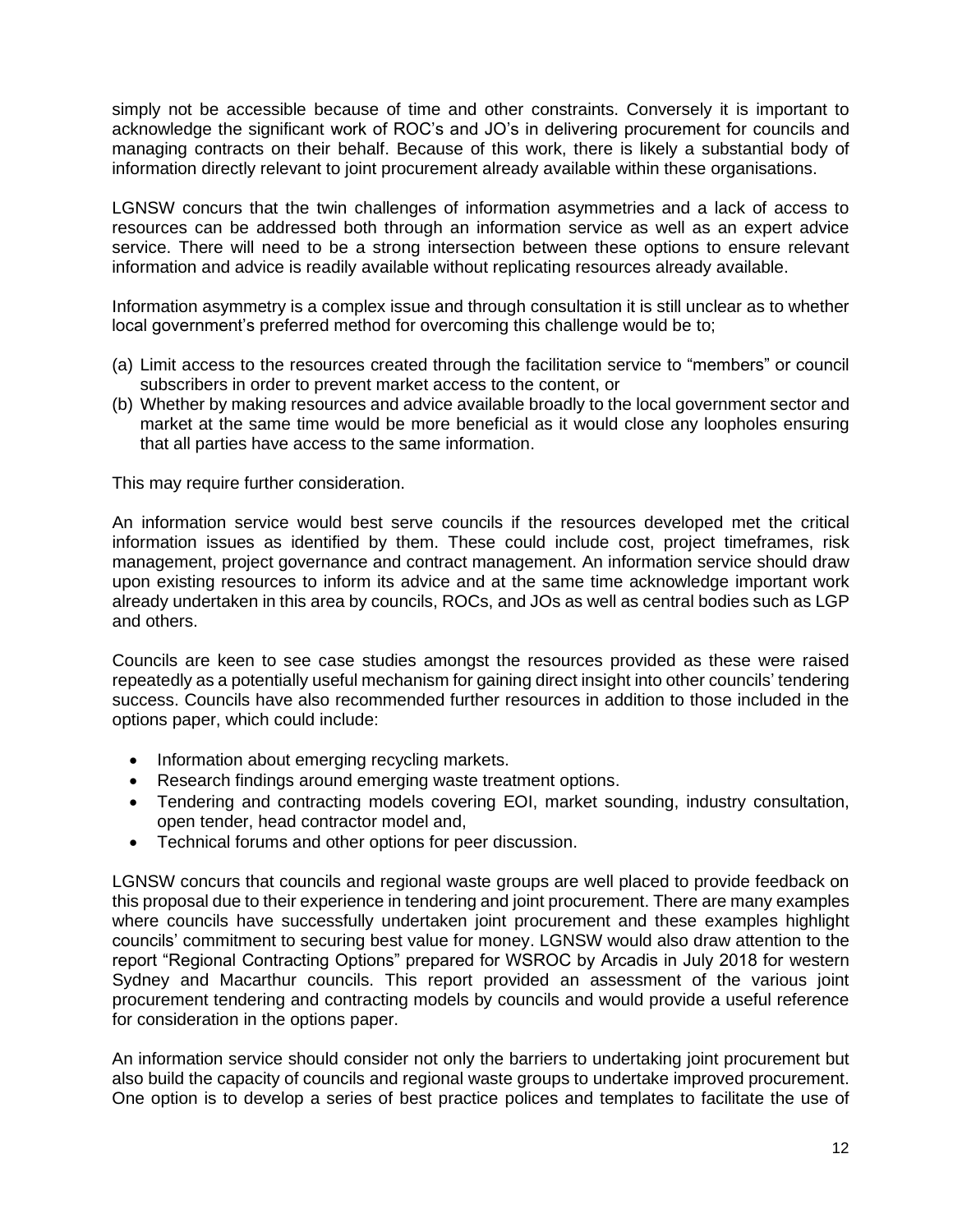recycled content in government procurement. A suite of comprehensive guidance documents could drive innovation and investment in infrastructure in key locations therefore, supporting joint procurement into the future.

There is opportunity to develop policies and procedures which would further drive circular economy opportunities. For example, the investigation of recycled content substitutes and their availability in all procurement decisions, as well as a weighting for recycled content relative to virgin materials in existing procurement guidelines. Local government feedback indicates there is a perceived unsuitability of recycled content that is informed by a lack of awareness or confidence in recycled materials, credible information made widely available to councils could help overcome these concerns. Other emerging issues could form the basis for guidance documents as well, enabling councils to have access to the most current information affecting their delivery of waste services.

Market power is a key challenge faced by councils, and whilst the options paper indicates that publication of material such as key datasets, pricing and performance benchmarking can increase the level of independent scrutiny of the market without changes to market concentration it is unlikely that these will alleviate many of the challenges. China Sword, COAG export bans, COVID-19 and a myriad of other factors have given rise to increasing costs for councils during the lifespan of existing contracts.

Councils face a sizeable risk of increasing costs due to the typical length of waste contract (10 years plus) coupled with the limited negotiating power when contracts are renewed. It has been noted that pricing benchmarks would be a useful tool for councils in order to give them greater access to pricing information and to correct some of the current information asymmetries in the marketplace. Market power can also be limited through initiatives such as infrastructure development which can drive better value for money outcomes across the sector.

Finally, from a regulatory perspective the NSW Government, LGP and others can show leadership through adding recycled content producers to their procurement panels. In addition, the existence of prescribed entities in the Local Government Act & Regulation should be recognised and each should be incorporated as a part of any resourcing or advice services.

**Recommendation 8:** LGNSW recommends the resources developed through an information service should build upon existing resources and take into consideration the successes and challenges of joint procurement which may have already been undertaken.

**Recommendation 9:** That the NSW EPA undertake further investigations to determine how the development of an information service could overcome information asymmetries noting that market concentration and lack of contestability represent some of the most significant challenges to joint procurement.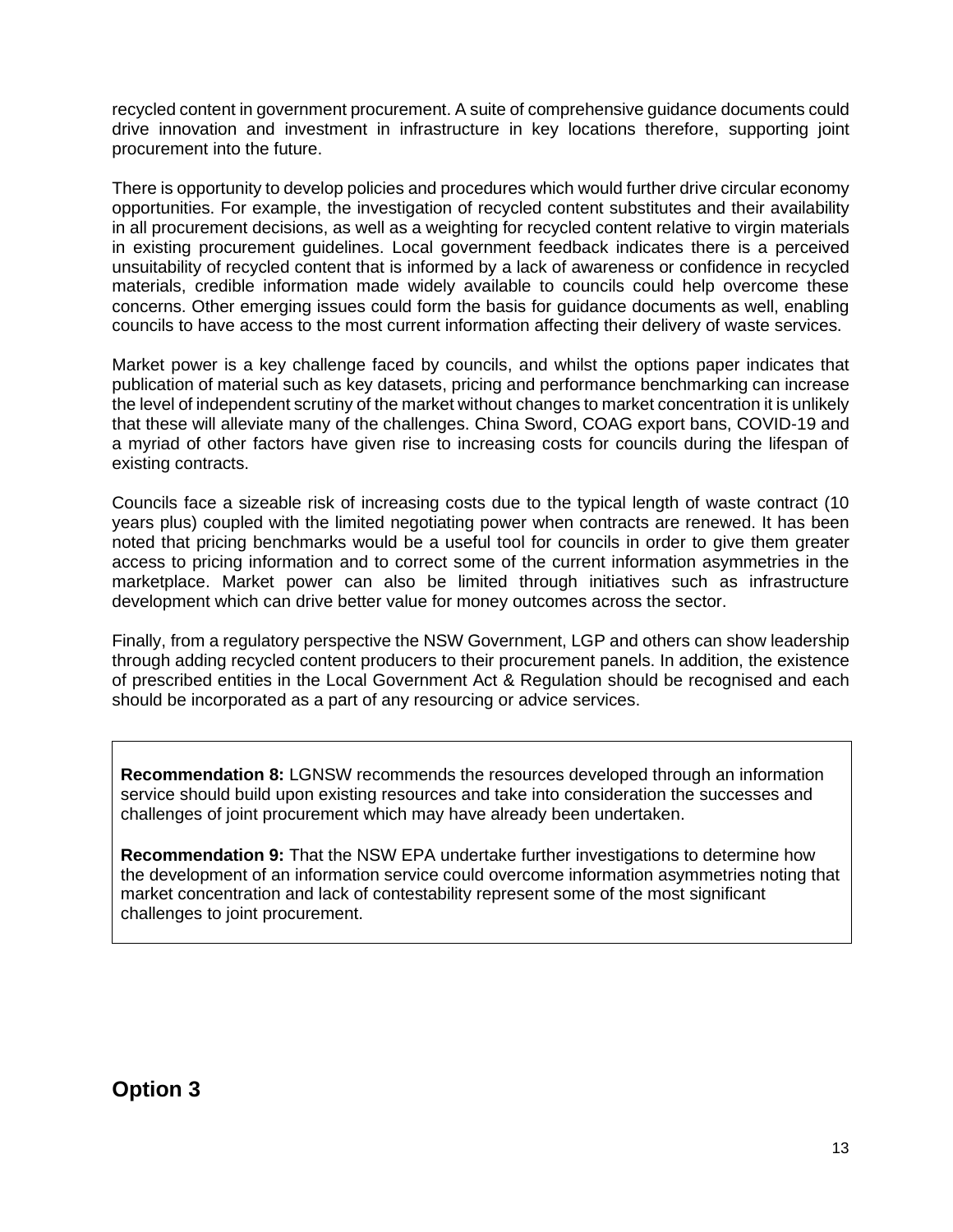#### **Training in best-practice procurement to support upskilling of councils in joint procurement**

LGNSW supports the provision of increased training to upskill council staff as this will address some of the challenges to building internal capacity and addressing a skills shortage. However at the same time LGNSW readily acknowledges the wealth of skill and experience that exists within local government. Councils and their delivery partners do have substantial knowledge and experience especially with the provision of waste services and there are many councils who have undertaken joint procurement successfully to deliver regional waste infrastructure and manage complex collection contracts.

Feedback from the local government sector indicates that training is a high priority and councils have been requesting this for some time. As such, a well-designed training package is likely to be well received by the sector. The concern is the length of time that may be taken to develop the training noting that there is an immediate need. To address this, the training package could build upon existing training in the short term and be expanded in consultation with councils.

It is the variability in skills and knowledge across councils which this training could redress. As such there will be distinct differences in councils needs around training, LGNSW would suggest that further consultation with councils and partners is needed to identify needs which should inform the development of a training package.

LGNSW would recommend that training in procurement be developed to specifically address waste contracts and tendering. Whilst introductory training will be useful for new staff and should form part of the package, additional training will need to target more complex issues related to procurement including:

- Contract negotiations covering how to manage mediation.
- Understanding current and emerging technologies.
- Market structures to leverage opportunity.
- Guiding principles for short- and long-term contracts and,
- Risk negotiation strategies.

In terms of maximising financial spend on training, councils wish to avoid paying for the same service with every new contract. As such, the recommendation is for the resources developed through the information service, training package and expert advice service to form a library for future reference for councils. This could free up future funds to address issues where a gap is identified in the future.

The training package will need to focus specifically on waste issues however there may be opportunity to utilise examples where successful joint procurement is undertaken in other areas of council's service provision, such as road maintenance. Some councils have suggested that access to training and/or information around best practice procurement in other service areas would be beneficial and useful. This could potentially be of great benefit to regional councils where senior staff may work across several service areas.

The content of the training could be broadened to include specialised training around such topics as transport logistics and circular economy. It has been noted that good procurement outcomes cannot be achieved in a vacuum and that staff need skills and knowledge acrs a range of matters as they relate to waste and procurement. There may be examples from other sectors such as roads and traffic management which could be of benefit to waste staff within councils.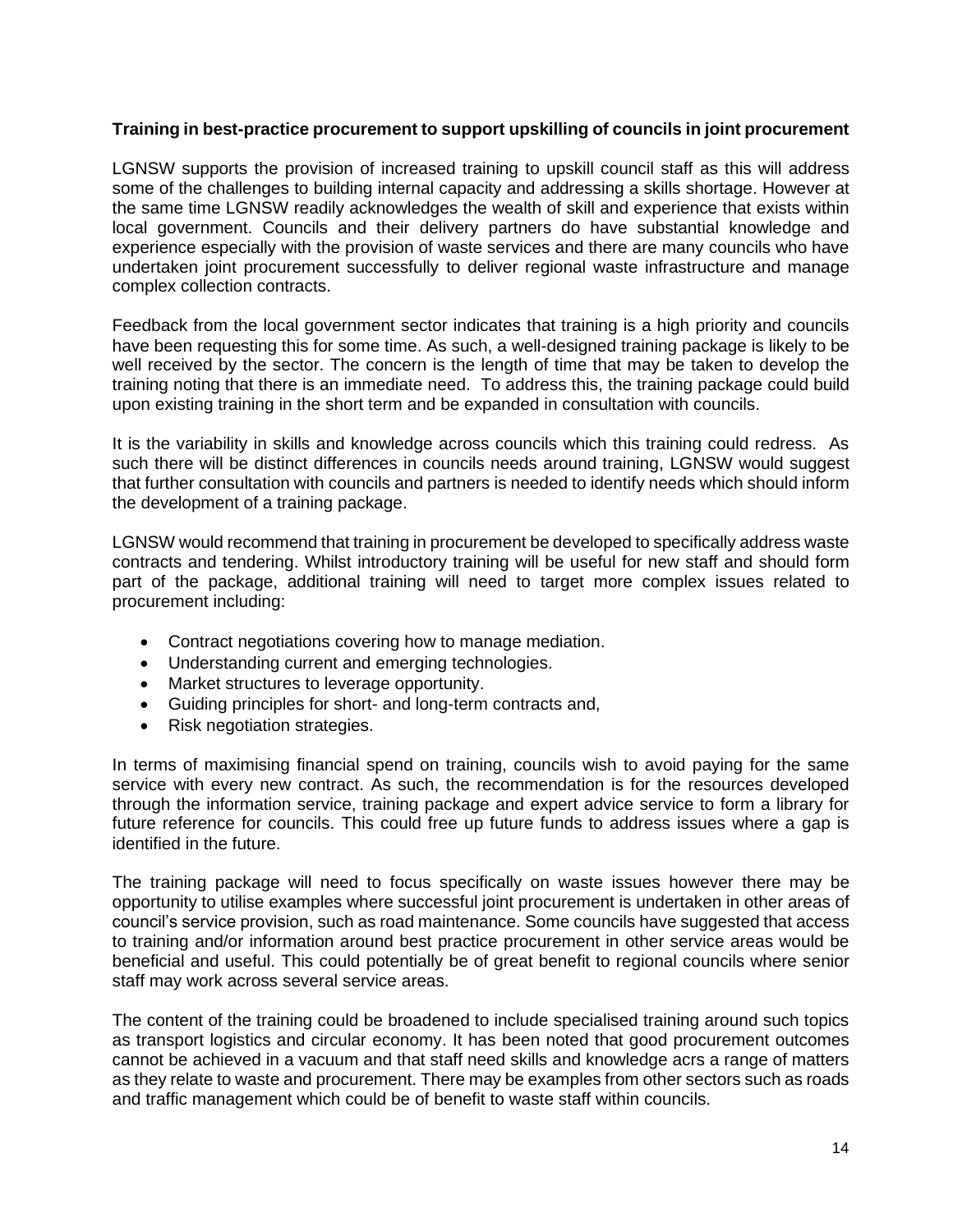Training should be made available to both waste staff and procurement staff across councils to ensure that both sections of council have access to knowledge and information around waste procurement. The development of the training package will need to be undertaken with consideration given to the variability of organisational structures and responsibilities across councils and other stakeholders. In some organisations, finance staff and waste staff may have clear lines of sight regarding procurement and in other organisations it may be less so

Councils commonly work with a variety of key stakeholders. Whilst some councils undertake procurement regularly others may rely on support from key stakeholders through existing ROC and JO networks. This can influence the nature and structure of procurement and should be considered when developing appropriate training modules, as this will influence the level of "need".

Councils have repeatedly commented that the high turnover of council staff is likely to impact the efficacy of any training program and staff turnover should be considered as part of the development of the training package. If the concurrent development of an information service and expert advice service were to result in reduced consultancy fees for councils, the opportunity might exist for these funds to be directed towards more widespread, frequent and targeted training for staff.

Refresher training should be considered as an essential part of the training program and static resources (such as those developed to support the roll-out of CRC's) to further support training objectives should also be developed. The timing and frequency of training will also affect the potential uptake and should be factored into this option.

The NSW EPA will have an important role in developing the training content and partnering with registered training organisations (RTOs) is an opportunity to leverage existing training service providers for delivery. Whereas suitable training may have been available through organisations such as TAFE NSW in the past this would appear to no longer be the case. The delivery of training will need to be determined and LGP is an RTO which could support the delivery of training in due course.

A second suggestion is to engage consultants from within the waste industry, including those associated with the large waste service providers to assist with developing content and/or delivering aspects of the training. Finally, the training package could include peer to peer learning where council staff could contribute to training through the development and delivery of case studies. Overall the training package will need to be delivered at a centralised level to ensure the training modules are relevant, are responsive to emerging needs, are readily accessible and are cost effective.

LGNSW has received feedback indicating that a hybrid approach to training may be most suitable where there is the option for either face to face or online training. For some councils face to face training enables staff to focus on the training and network with peers, whilst for other councils, travel times, travel costs and lack of supporting staff resources may prevent staff attending training and online delivery is preferred. The logistics of delivering the proposed training package will be equally as important as the content to build an effective and valuable resource.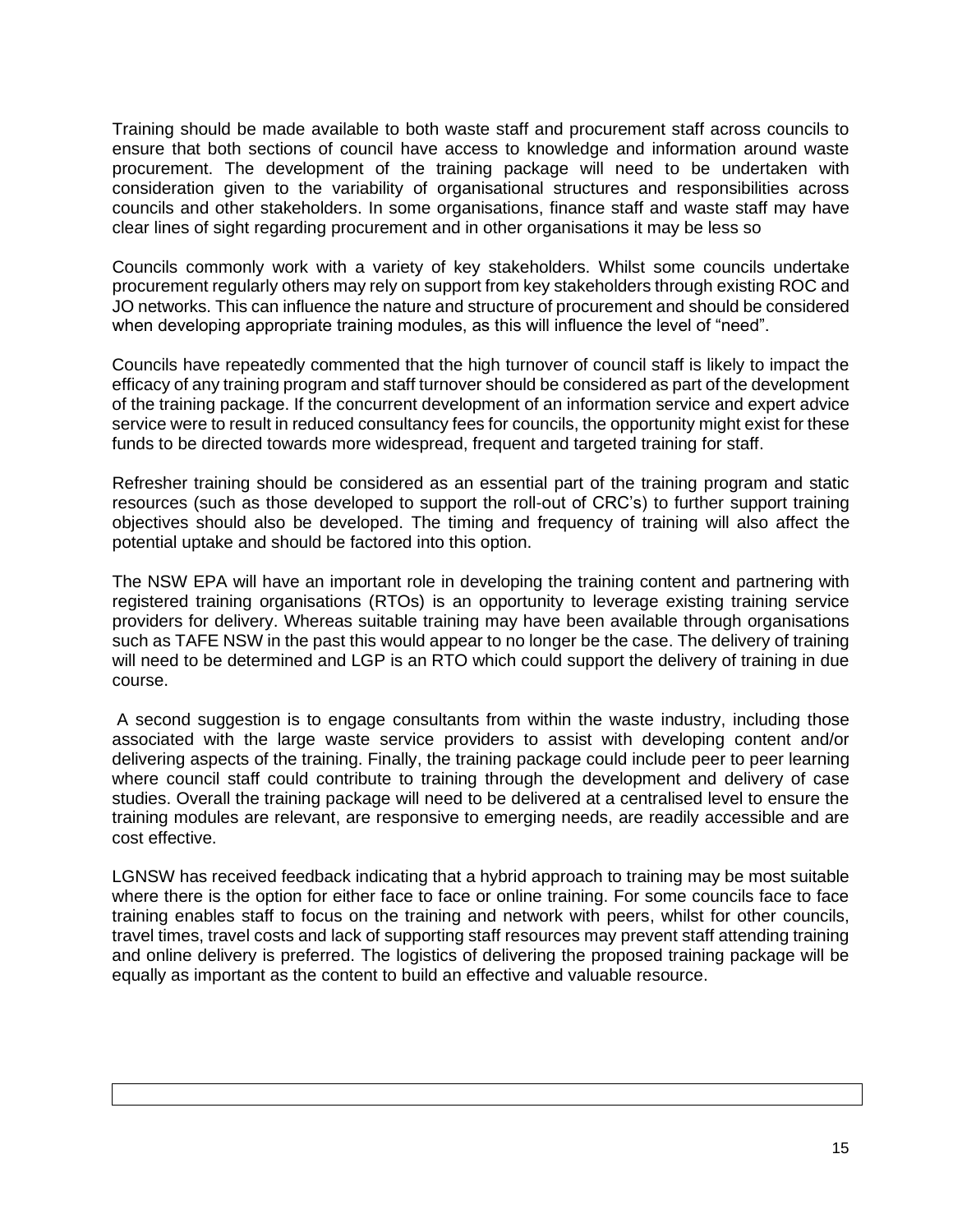**Recommendation 10:** LGNSW recommends that a training package should include general procurement as well as detailed modules for joint procurement, allowing it to be tailored to specific council needs. Key modules would include:

- introductory training / general procurement
- waste contracts and tendering
- contract negotiations, including managing mediation,
- understanding current and emerging technologies,
- market structures to leverage opportunity,
- guiding principles for short- and long-term contracts,
- risk management, and
- examples of joint procurement (waste or non-waste)

**Recommendation 11:** LGNSW recommends that training to be delivered at a centralised level to order to maximise efficiency and ensure that training is accessible and appropriate.

**Recommendation 12:** LGNSW recommends that training be delivered through existing RTOs in order to ensure the suitability and frequency of training.

**Recommendation 13:** LGNSW recommends that training be made available as either face to face or online (hybrid option).

### **Option 4**

#### **Expert advice service to help address complex and/or specific issues that may arise**

LGNSW supports the development of an expert advice panel to assist with addressing complex and specific issues. This service will be critical in assisting councils with meeting the multiple objectives of the WaSM program and specifically the mandate to commence a food organic and/or food and garden organics collection by 2030.

This option, alongside the development of an information service could address the lack of access to skills and a knowledge base which has already been identified as a challenge. Noting that councils all have varying access to resources and expert advice around procurement. Any information provided through these options must be transparent, impartial, and well informed so that councils can have confidence in the quality of the guidance to make complex procurement decisions. The risk attached to expert advice will need to be quantified both to encourage councils to take up the option and to limit exposure to any risks.

There are several key aspects to the development of an expert advice service where greater clarification is needed:

- a) The qualifications of the panel members and how members are approved to the panel.
- b) The panel needs to be truly transparent and impartial, especially where a fee for service may form part of the service model and cost recovery mechanisms.
- c) The period of panel member tenure.
- d) The method by which councils can access the panel.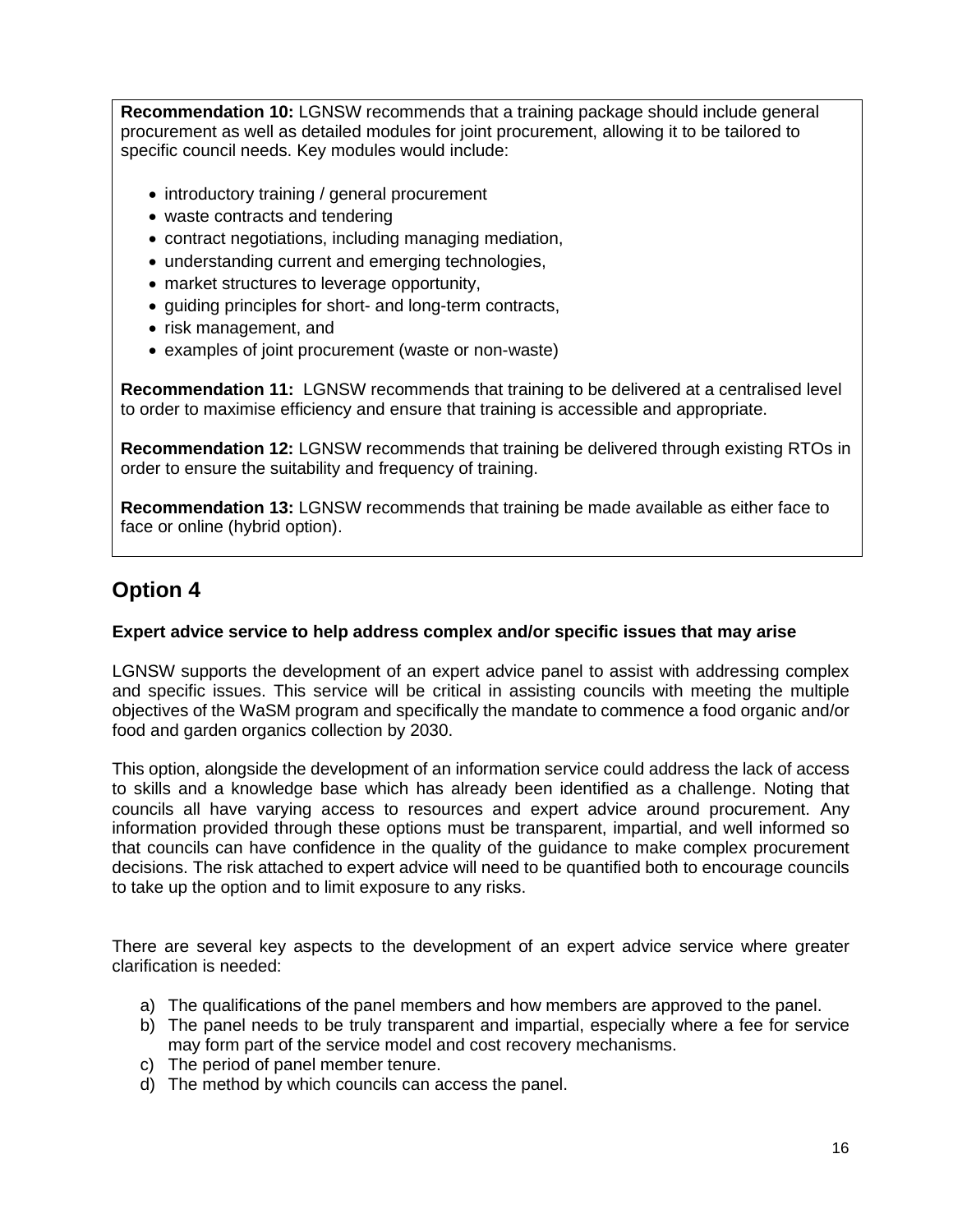- e) The timeliness and responsiveness of the panel and,
- f) The range of subjects panel members can advise on.

Access to the expert advice service should be straightforward and the process needs to be clearly defined, including the timeframe for response. Councils may require guidance on when they should apply to the service for timely advice. Access to the expert advice service should not be via a contestable application as this could become a time-consuming process that would disadvantage smaller, regional, and remote councils.

As in option one, councils have indicated that they do not wish to see funds available through this option simply end up as an allocation of consultancy hours. This is an inefficient method of providing advice as it is less likely that others could benefit from the cumulated advice.

Upskilling Regional Waste Coordinators on joint procurement is a way of enabling them to support councils on projects of regional significance. There may be merit in giving coordinators greater access to the expert advice service and sit in on deliberations with other councils to gain greater insight. Potentially the expert advice service could facilitate mentoring with coordinators to continue the process of upskilling.

In brief the service is recognised as a mechanism by which councils can access expert and independent advice however LGNSW sees opportunities for capacity building, to improve skills and knowledge over the medium to longer term. For example, funds could be utilised to engage extension officers within the facilitation service to assist councils and stakeholder with key aspects of contract management.

The second aspect of the expert advice service is the type of advice that panel members may advise on and LGNSW concurs with the broad list of options as included in the options paper. Specifically we recognise that focusing on best value will be of assistance in enabling councils to move away from cost as the key assessment criterion, and that redefining 'best value' is an important consideration.

Councils have also indicated that helping to resolve disputes as they emerge in the contract phase is important, as is managing conflict throughout the lifespan of the contract. The potential for a brokering service has also been identified by LGNSW as an opportunity. Councils have indicated that legal advice above all other advice is critical and a necessary support for councils when making decisions around contracts. However, the concern is with respect to the cost of legal advice, where costs may average \$700 per hour for legal advice, councils only currently have access to limited funds to gain complex contractual advice.

Feedback from councils indicates that market power continues to allow waste providers to influence tendering outcomes. For example, by not complying with conditions of tendering this may force a council to reject all tenders and enter negotiations with the current provider to continue essential waste collections. This may also enable a tenderer to diminish the impact of councils' preferred terms and conditions and negotiate on unfavourable terms of the specification. It is anticipated that expert advice could assist with managing complex issues such as this, which are beyond the likely scope of training and/or the development of resources. Where there is no genuine intent to compromise by parties, councils can end up second best.

If the local government sector used the same base contract template with the same legal advice/legal counsel available to all councils, it would significantly strengthen the bargaining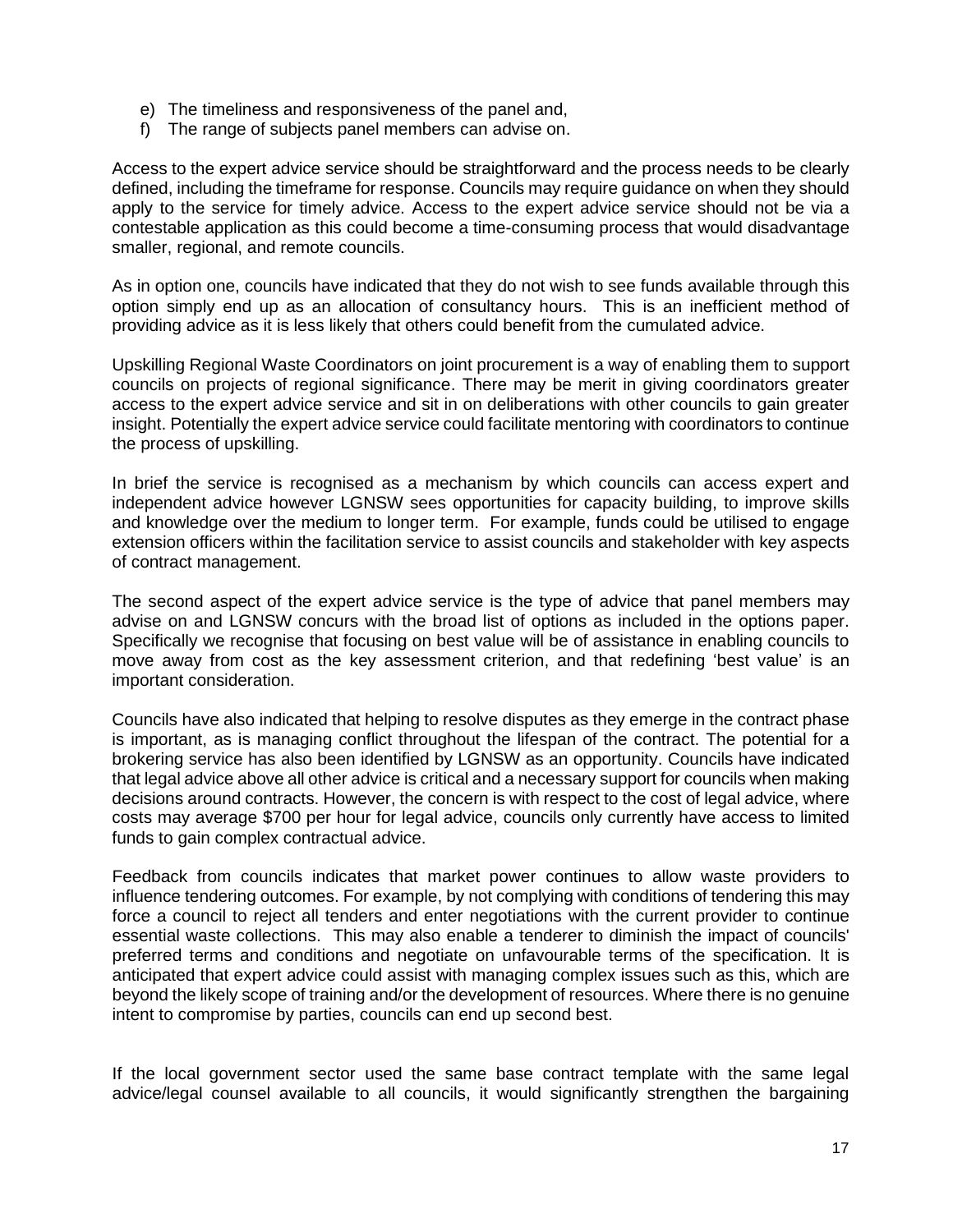position of all councils. Templates have been identified as an opportunity to assist councils with accessing off-the-shelf expert advice however the effectiveness of these can be limited due to their narrow application. However considering the FOGO mandate by 2030 this may be an area where templates developed by an expert panel could be utilised to assist with the development of tendering documents and contract negotiations.

Expert advice on managing the implications of market contestability could be a focus for the expert advice service as negotiating with the large multinational waste companies that dominate the waste sector in NSW is extremely difficult. Most councils ultimately accept the contracts provided with no room for negotiation. There is a substantial opportunity through the joint facilitation service to further support councils with this issue. Commercial arrangements will also require review as they are anticipated to be sub-optimal.

The expert advice service could potentially foster a centre of excellence for local government procurement that identifies opportunities for joint procurement based on material flows and benefits to ratepayers and provides support to regional waste groups and others that wish to initiate and deliver joint procurement. Where local government has already established 'centres of knowledge', whether it be on waste or procurement, these should be integral in any future joint facilitation service. These should not be overlooked on the assumption that only the private sector 'experts' will be appointed to the facilitation service.

There is opportunity for the expert advice service to undertake research and provide advice on emerging opportunities and challenges enabling councils to get ahead of emerging waste issues. One example of this might be through the establishment of a clearing house/brokering service (virtual) matching waste/resource materials to potential users/manufacturers of recycled products to assist with addressing some of the uptake barriers to using recycled content.

Other suggestions to be covered by the expert advice service include developing improved aggregated commercial terms across the state across which cover all suppliers, this would provide councils with additional funds to drive other sustainability/net zero initiatives for councils.

**Recommendation 14:** LGNSW recommends that the expert advice service be made up of experts drawn from across several sectors including local government to advise on a broad range of issues. Suggested issues / outputs could include:

- To develop base contract templates for councils covering collection contracts
- Operate a clearing house / brokering service to match materials with markets
- Research emerging waste issues
- Development of commercial terms for contracts

**Recommendation 15:** LGNSW recommends that access to the expert advice service be readily available for all councils and that advice is held through a centralised network for ongoing and equitable access.

**Option 5**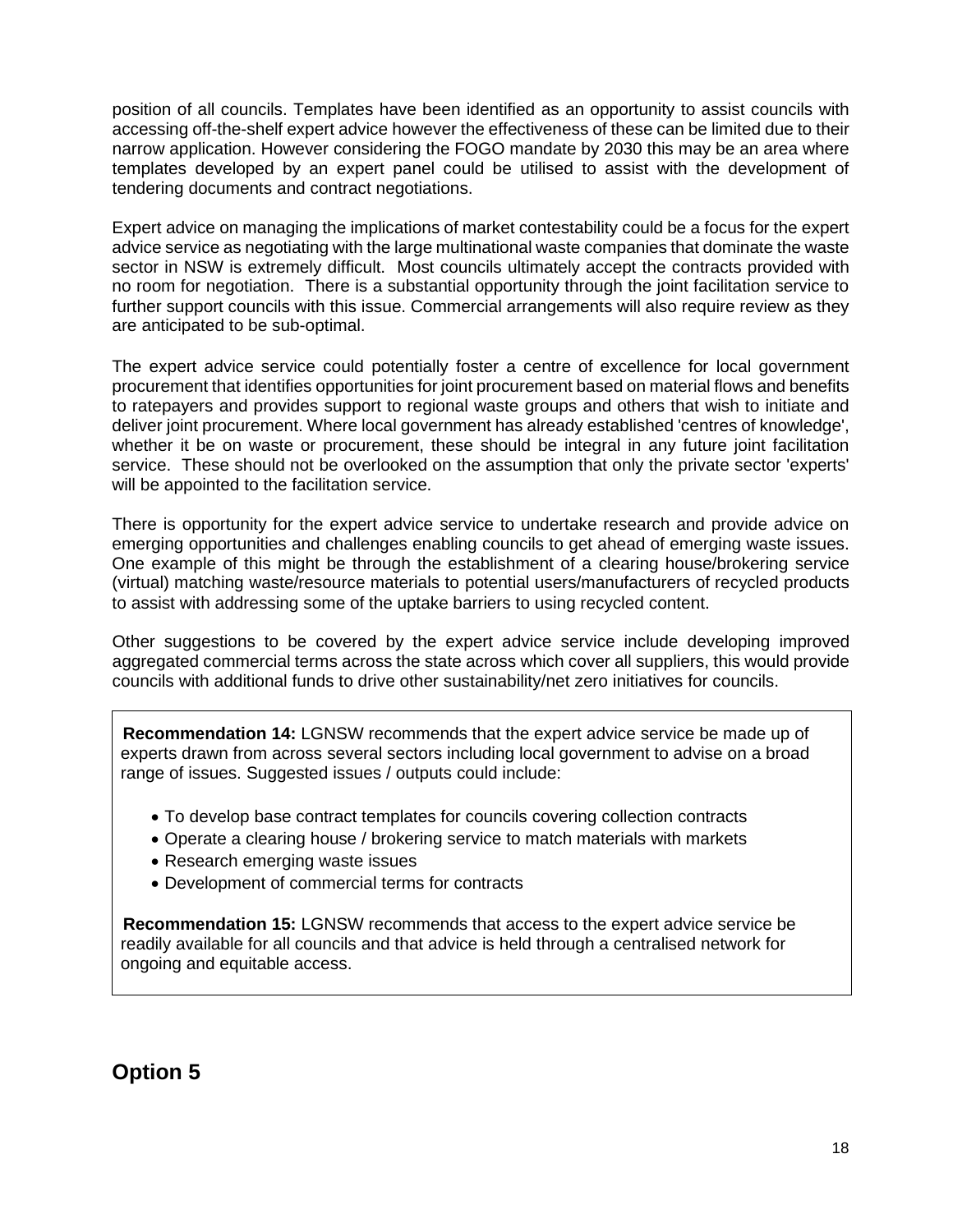#### **Strategic infrastructure analysis to help address gaps in the infrastructure base by identifying options to support increased diversion from landfill and address challenges such as distance and contestability**

LGNSW recognises that undertaking a strategic infrastructure analysis could help address infrastructure gaps by identifying options to support increased diversion from landfill and address challenges such as, distance and contestability. Feedback from councils suggests that there is no real concurrence that this option is as high a priority as the other options. However there is agreement that it would be valuable for some councils and could facilitate joint procurement. There is however, greater support for this option in regional and remote communities where economies of scale and distance represent greater challenges. Regions who rely on infrastructure located interstate have a particular interest in sounding out future infrastructure needs.

LGNSW concurs that the NSW Government will need to take on a coordination role to strategically plan for critical waste infrastructure, noting the challenges that have previously been identified by councils which need to be overcome, including:

- Land availability vacant land is scarce, particularly in the Sydney region.
- Planning constraints zoning often prohibits waste infrastructure close to the source.
- Willingness infrastructure projects require a significant level of long-term political and administrative will.
- Financial viability like the private sector, local government also seeks an acceptable level of financial viability.
- Funding infrastructure projects require significant amounts of funding. Funding for infrastructure primarily comes from rates revenue held in reserve. This can take years to save.
- Risk significant commercial and business risks are involved.
- Expertise procuring major infrastructure projects requires a significant level of technical expertise and resourcing.
- Waste volumes waste volumes may be inadequate to render new infrastructure viable, particularly in regional areas.
- Distance transportation distances to market often render infrastructure unviable, particularly in regional areas.
- Proximity to other states those regions located in proximity to the Australian Capital Territory, Queensland and Victorian borders have access to infrastructure and markets in neighbouring states. This makes infrastructure development in proximity to the border less viable.
- Availability of service in smaller and remote locations the logistics of getting contractors/machinery at an affordable rate is often a problem. Costs are particularly prohibitive when small quantities are involved.

For local government to genuinely be a participant in the delivery of waste infrastructure in NSW, each of these barriers needs to be investigated and addressed. Recognition of waste and resource recovery as an essential and priority service is the key opportunity for improvement. This includes prioritising short, medium, and long-term planning for delivery, operation, maintenance and retention of waste and resource recovery infrastructure and services.

The options paper suggests that the strategic infrastructure analysis will help overcome the challenge of economies of scale and distance. These challenges are complex and likely to be compounded in remote and regional areas where there is the higher likelihood of there being less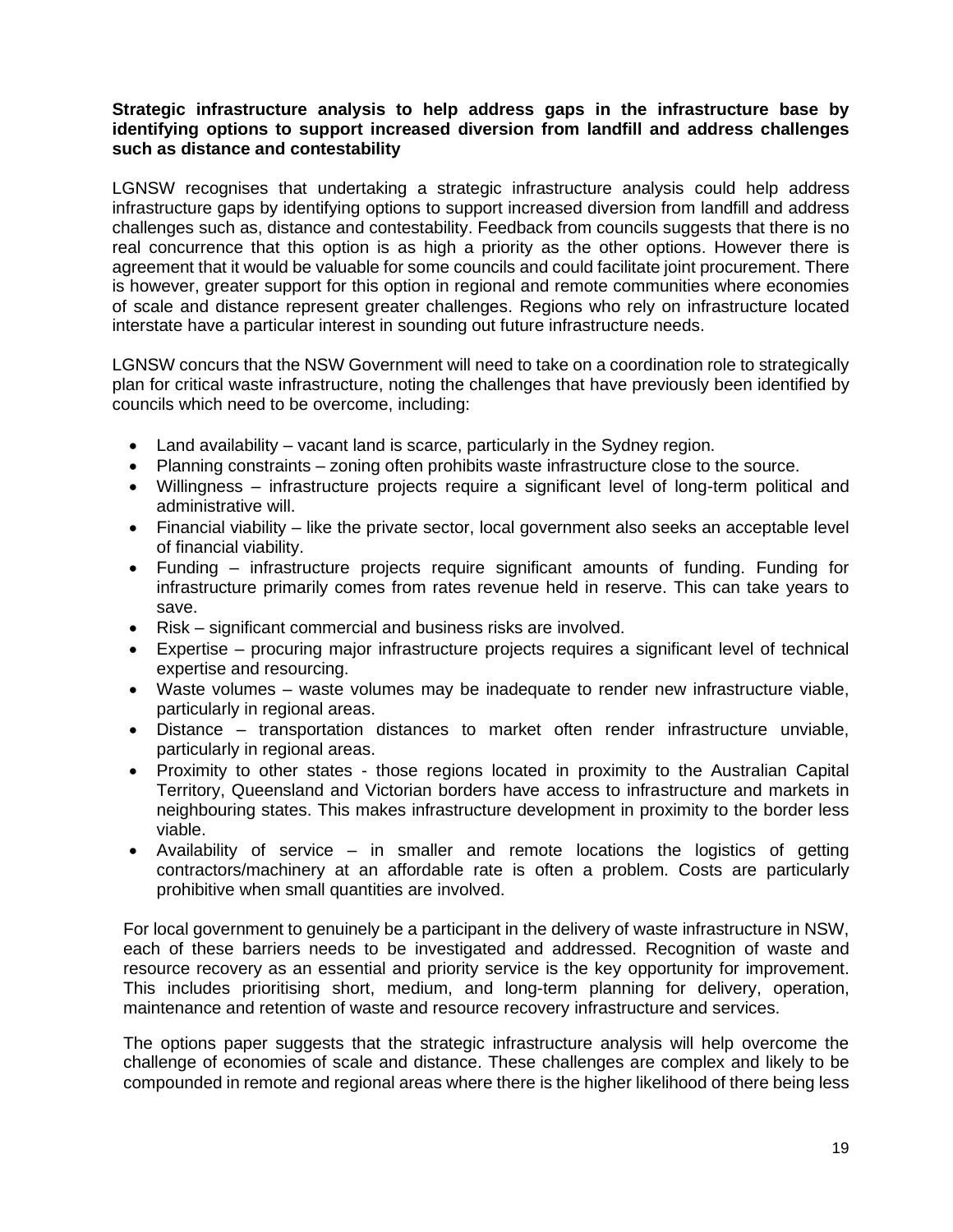contestability than in metropolitan areas. Remote councils face the heightened risk of less choice with relation to service providers, even more so when waste companies own local infrastructure, and they may be forced to accept the only contractor willing to undertake the work at a higher cost.

Transportation costs represent a large proportion of regional waste service charges and councils often subsidise the cost of waste transport to limit increases in disposal fees for residents. It is agreed that joint contracts can provide one way of limiting transport costs where a contactor will schedule collections across multiple sites as is common across Western NSW, but this can lead to other difficulties including scheduling complexities and the risk of sudden price increase. Whilst some of these may be outside the control of the service provider others result from market contestability.

Another important consideration is where contracts cross state borders. There are councils along the NSW/Victorian border as well as those located adjacent to the ACT and one in far western NSW which utilise waste infrastructure located interstate either because this is a more economical option and/or is located nearby. Any infrastructure analysis should consider the importance of these existing contracts, and the NSW Government has an opportunity to partner with other State Governments to ensure that councils have access to appropriate infrastructure irrespective of state borders.

There is variety of viewpoints from within councils suggesting that the proposed infrastructure analysis is already underway and that a more specific needs analysis should be undertaken when councils are looking to undertake joint procurement. Councils have also commented that further analysis should build upon the infrastructure analysis already undertaken through the WaSM strategy noting the likely cost to undertake this work. This work could potentially be funded from a separate funding source to the \$16 million pool made available for the joint procurement facilitation service.

Finally, infrastructure is a long-term investment and requires; surety around waste targets and licensing requirements, financial investment from multiple levels of government/other stakeholders as well confidence in waste volumes and waste priorities over the long term. This level of risk may mean that councils are unwilling to invest in regional infrastructure.

Increasing market competition would encourage innovation and investment in infrastructure. In metropolitan Sydney since the sale of state owned WSN Environmental Solutions in 2010 most of the waste infrastructure is operated by a very small number of companies limiting competition, with these companies also processing material from the regions. Providing certainty around investment through clear reliable policy direction and sound regulations would encourage new players to enter the market.

If further infrastructure analysis is identified as a priority, then there are major opportunities for the development of waste precincts/hubs. Planning for these could cover; onsite waste collection and processing, removing kerbside bin presentations, facilitating activated street frontages and increased amenity outcomes within urban densification for place-based developments. Placebased precincts should also include identified waste and resource recovery precincts with sound transport logistics.

The options paper notes that joint procurement can increase the resource pool available to explore relevant options including the purchase and ownership of required strategic facilities. This a problematic assumption due to the nature of risk associated with infrastructure investment